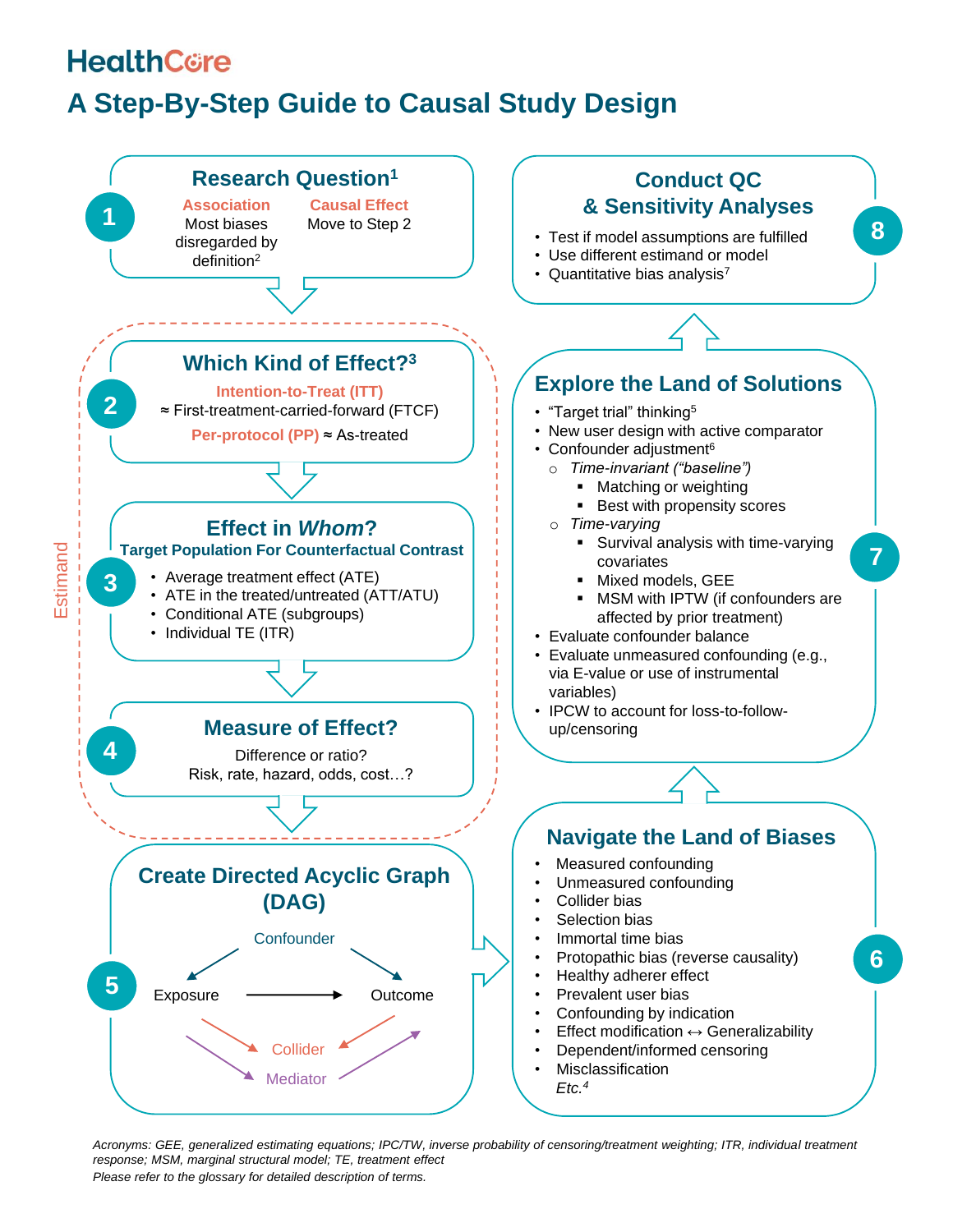<sup>1</sup>Ensure that the exposure and outcome are well-defined based on literature and expert opinion

- <sup>2</sup>More specifically, measures of association are not affected by issues such as confounding and selection bias because they do not intend to isolate and quantify a single causal pathway. However, information bias (e.g., variable misclassification) can negatively affect association estimates, and association estimates remain subject to random variability (and are hence reported with confidence intervals).
- <sup>3</sup>"Trial ≈ real world data" parallels are inexact. PP especially can be expanded within the target trial framework.
- <sup>4</sup>This list is not exhaustive; it focuses on frequently encountered biases
- <sup>5</sup>To assess bias in a nonrandomized study, use of the ROBINS-I tool is recommended (Sterne [2016; http://www.bristol.ac.uk/population-health-sciences/centres/cresyda/barr/riskofbias/robins](http://www.bristol.ac.uk/population-health-sciences/centres/cresyda/barr/riskofbias/robins-i/resources/)i/resources/)
- $6$ Only a selection of the most popular approaches is presented here. Other methods exist; e.g., gcomputation and g-estimation for both time-invariant and time-varying analysis; instrumental variables; and doubly-robust estimation methods. There are also program evaluation methods (e.g., difference-in-differences, regression discontinuities) that can be applied to pharmacoepidemiological questions.

**Conventional outcome regression analysis** is NOT recommended for causal estimation due to issues determining balance, correct model specification, and interpretability of effect estimates.

<sup>7</sup>Online tools include, among others, an E-value calculator for unmeasured confounding ([https://www.evalue-calculator.com/\)](https://www.evalue-calculator.com/) and the P95 outcome misclassification estimator ([http://apps.p-95.com/ISPE/\)](http://apps.p-95.com/ISPE/).

### **Five suggested articles for further reading**

*(additional articles can be found in the glossary reference section)*

- Hernán MA. The C-Word: Scientific Euphemisms Do Not Improve Causal Inference From Observational Data*. Am J Public Health*. 2018;108(5):616-619.
- Franklin JM, Platt R, Dreyer NA, et al. When Can Nonrandomized Studies Support Valid Inference Regarding Effectiveness or Safety of New Medical Treatments? *Clin Pharmacol Ther*. 2021;10.1002/cpt.2255.
- Austin PC. An Introduction to Propensity Score Methods for Reducing the Effects of Confounding in Observational Studies. *Multivariate Behav Res*. 2011;46(3):399-424.
- Mansournia MA, Etminan M, Danaei G, Kaufman JS, Collins G. Handling time varying confounding in observational research. *BMJ*. 2017;359:j4587.
- Lash TL, Fox MP, MacLehose RF, Maldonado G, McCandless LC, Greenland S. Good practices for quantitative bias analysis. *Int J Epidemiol*. 2014;43(6):1969-1985.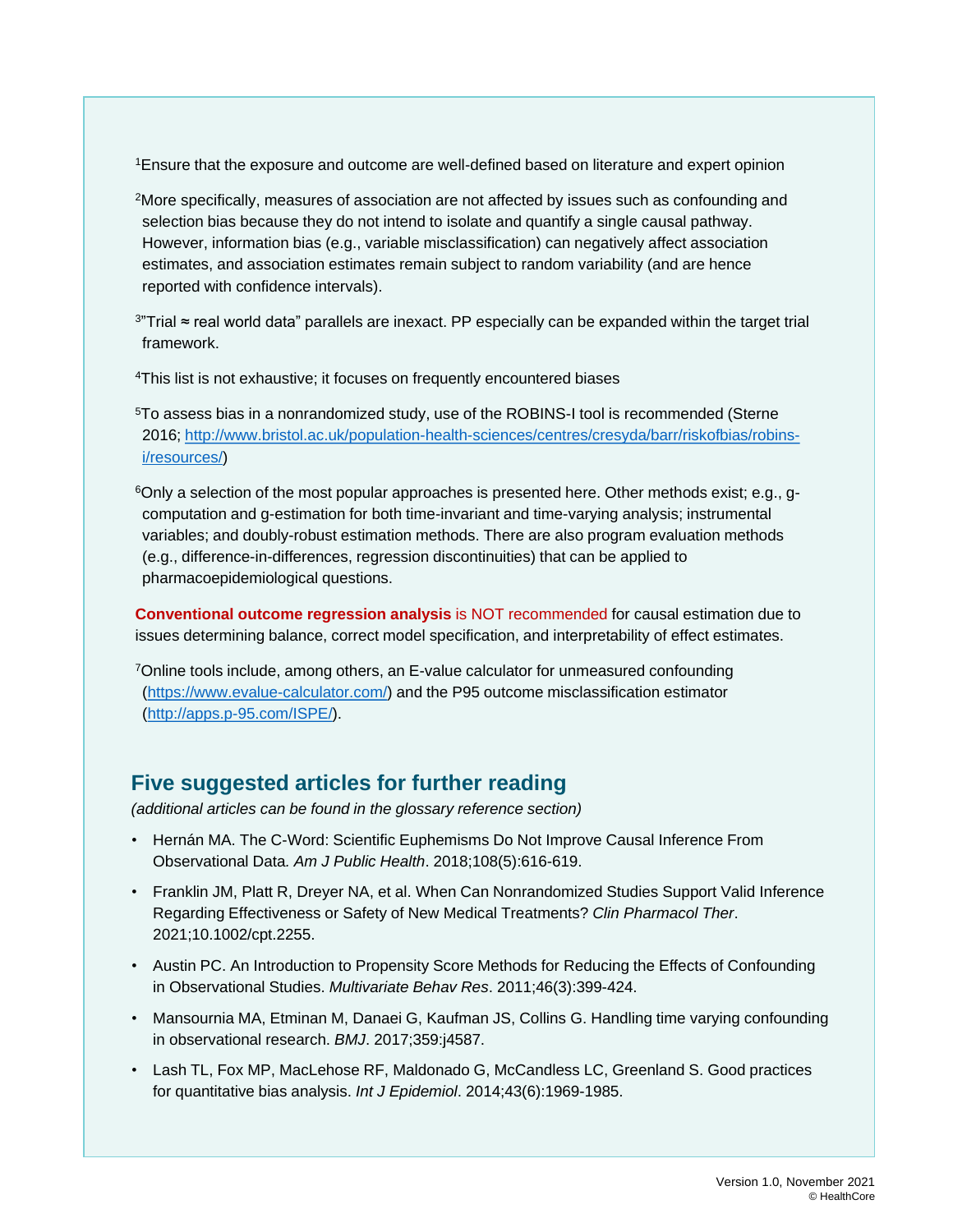# **HealthCore**

### **Causal Study Design Glossary**

**Active comparator:** Describes a study design where the drug of interest is compared with another drug commonly used for the same indication and the same stage of disease, as opposed to no treatment. This is the preferred approach in real-world studies, as it reduces confounding by measured and unmeasured factors.

**References:** Franklin JM, Schneeweiss S. When and how can real world data analyses substitute for randomized controlled trials?. *Clinical Pharmacology & Therapeutics*. 2017 Dec;102(6):924-33.

Yoshida K, Solomon DH, Kim, SC. Active-comparator design and new-user design in observational studies. *Nat Rev Rheumatol*. 2015 Jul;11(7):437-41.

**Association:** Association, or correlation, is the statistical relationship between two variables. Association does not imply a causal relationship between the two variables.

**References:** <https://www.cdc.gov/csels/dsepd/ss1978/glossary.html>

Altman N, Krzywinski M. Points of Significance: Association, correlation and causation. *Nature Methods*. 2015 Oct 1;12(10).

**As-treated analysis:** An "as-treated" analysis is based on the treatment actually received (i.e. it accounts for treatment switching, discontinuation, etc.) and not on the original treatment assignment (i.e. the treatment on index date). An "as-treated" analysis of RCTs becomes similar to an analysis of observational data in the sense that additional adjustment for confounding, informed censoring, etc. become necessary.

**References:** Hernán MA, Hernández-Díaz S. Beyond the intention-to-treat in comparative effectiveness research. *Clin Trials*. 2012;9(1):48-55.

Smith VA, Coffman CJ, Hudgens MG. Interpreting the Results of Intention-to-Treat, Per-Protocol, and As-Treated Analyses of Clinical Trials. *JAMA*. 2021;326(5):433–434.

**Average treatment effect (ATE):** ATE describes the average over the entire population of the individual treatment effects. For example, what is the expected impact of *everyone* in the airport eating a chicken sandwich versus *everyone* not eating one? This terminology (as well as ATT and ATU, defined below) is related to the potential outcomes framework. Choice of ATE/ATT/ATU is one component of the estimand. In general, the ATE is a weighted average of the ATT and ATU, with weights equal to the relative sample sizes.

**References:** Whitney Newey, course materials for 14.386 New Econometric Methods, Spring 2007. MITOPENCOURSEWARE (OCW) (http://ocw.mit.edu), Massachusetts Institute of Technology.

Little RJ, Lewis RJ. Estimands, Estimators, and Estimates. *JAMA*. 2021;326(10):967–968.

Faries D, Zhang X, Kadziola Z, et al. 2020. Real World Health Care Data Analysis: Causal Methods and Implementation Using SAS®. Cary, NC: SAS Institute Inc. Chapter 2.

**Average treatment effect on the treated (ATT):** ATT describes the average treatment effect in the subpopulation of treated people. For example, what is the expected impact among those in the airport eating a chicken sandwich who actually did eat one? In an RCT with perfect adherence, the ATT is identical to the ATE. Note that ATT weights are also referred to as "standardized morbidity or mortality ratio weights" (SMRW) and "weighting by the odds" in the literature.

**Reference:** Whitney Newey, course materials for 14.386 New Econometric Methods, Spring 2007. MITOPENCOURSEWARE (OCW) (http://ocw.mit.edu), Massachusetts Institute of Technology.

Rubin DB. Causal Inference Using Potential Outcome's: Design, Modeling, Decisions. *J Am Stat Assoc*; Mar 2005; 100, 469.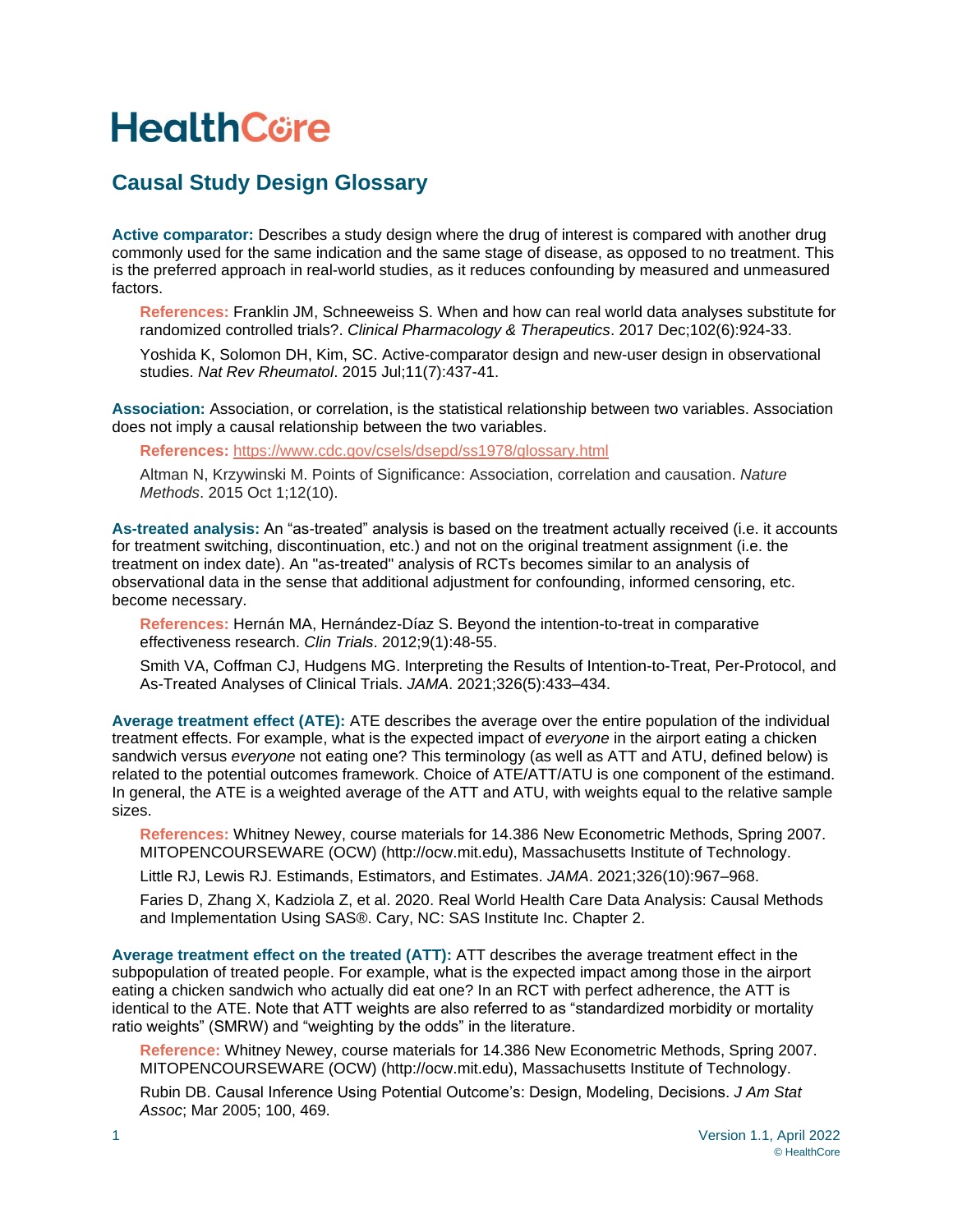Faries D, Zhang X, Kadziola Z, et al. 2020. Real World Health Care Data Analysis: Causal Methods and Implementation Using SAS®. Cary, NC: SAS Institute Inc. Chapter 2.

**Average treatment effect on the untreated (ATU):** ATU describes the average of the individual treatment effects across the untreated subgroup of the full sample/population. The ATU is of interest whenever we want to estimate how an intervention would affect a group of individuals who have not received it.

**References:** Wang A, Nianogo RA, Arah OA. G-computation of average treatment effects on the treated and the untreated. *BMC Med Res Methodol*. 2017;17(1):3.

Garrido MM, Dowd B, Hebert PL, Maciejewski ML. Understanding Treatment Effect Terminology in Pain and Symptom Management Research. *J Pain Symptom Manage*. 2016;52(3):446-452.

**Balance assessment:** Balance assessment is the assessment of covariate balance between the treatment and comparator arms prior to outcomes analysis. It is usually part of an iterative approach (e.g. propensity score model fitting). Several metrics can be used to assess covariate balance, such as standardized mean differences (SMD) or variance ratios.

**Reference:** Ali MS, Prieto-Alhambra D, Lopes LC et al. Propensity score methods in health technology assessment: principles, extended applications, and recent advances. *Frontiers in Pharmacology*. 2019:973.

Faries D, Zhang X, Kadziola Z, et al. Real world health care data analysis: causal methods and implementation using SAS. SAS Institute; 2020 Jan 15. Chapter 5.

**Case-control:** Rather than identifying exposed and unexposed people and then following them over time, a case-control study identifies people with the outcome (cases) and people without the outcome (controls), and calculates the odds ratio comparing exposed to unexposed. It is important to select the controls from the same source population as the cases to avoid bias. This study is an efficient approach to dealing with rare outcomes.

**References:** The European Network of Centres for Pharmacoepidemiology and Pharmacovigilance (ENCePP). Guide on Methodological Standards in Pharmacoepidemiology (Revision 5). EMA/95098/2010. Available at [http://www.encepp.eu/standards\\_and\\_guidances](http://www.encepp.eu/standards_and_guidances)

Murphy, SW. *Longitudinal Studies 1: Determination of Risk in Clinical Epidemiology: Practice and Methods 2nd Ed.* Edited by Parfrey PS & Barret BJ. Humana Press, 2015; New York. Pp 59-62.

**Causation:** In health services research, causation means that a factor has a causal impact on a health outcome. Several causal inference methods have been developed such as Rubin's causal model and the directed acyclic graph.

**References:** Greenland S, Robins JM. Identifiability, exchangeability, and epidemiological confounding. *International Journal of Epidemiology*. 1986 Sep 1;15(3):413-9.

Faries D, Zhang X, Kadziola Z, et al. Real world health care data analysis: causal methods and implementation using SAS. SAS Institute; 2020 Jan 15. Chapter 2.

**Channeling bias:** "Channeling is a form of allocation bias, where drugs with similar therapeutic indications are prescribed to groups of patients with prognostic differences. Claimed advantages of a new drug may channel it to patients with special pre-existing morbidity, with the consequence that disease states can be incorrectly attributed to use of the drug." (Reference 1). Similarly, contraindications may channel some people away from a drug.

**References:** Petri H, Urquhart J. Channeling bias in the interpretation of drug effects. *Stat Med*. 1991 Apr;10(4):577-81.doi: 10.1002/sim.4780100409. PMID: 2057656.

Faries D, Zhang X, Kadziola Z, et al. Real world health care data analysis: causal methods and implementation using SAS. SAS Institute; 2020 Jan 15. Chapter 4, page 44.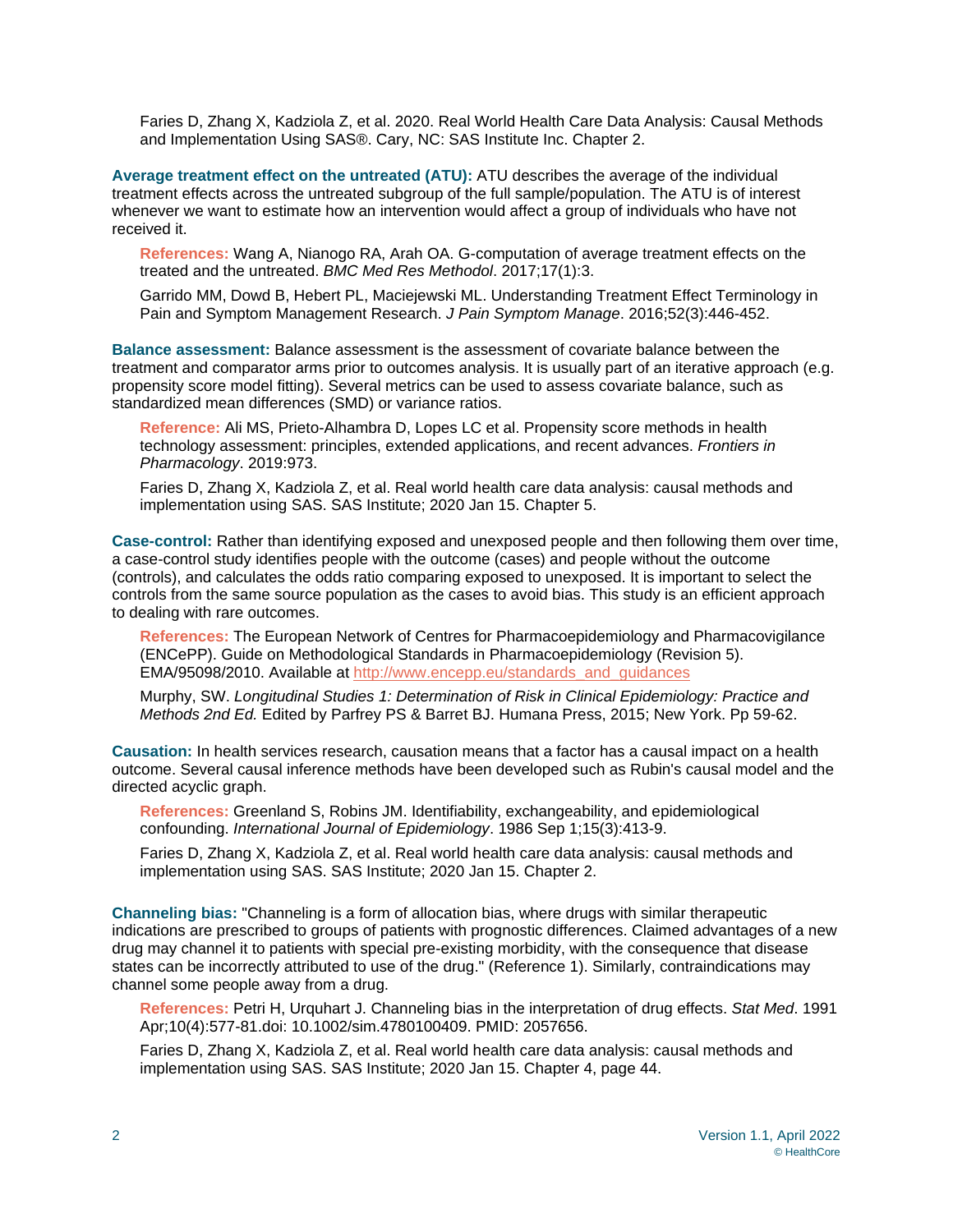**Cohort:** "In a cohort study, the investigator identifies a population at risk for the outcome of interest, defines two or more groups of people (referred to as study cohorts) who are free of disease and differ according to their extent of exposure, and follows them over time to observe the occurrence of the disease in the exposed and unexposed cohorts. A cohort study may also include a single cohort that is heterogeneous with respect to exposure history, and occurrence of disease is measured and compared between exposure groups within the cohort."

**Reference:** The European Network of Centres for Pharmacoepidemiology and Pharmacovigilance (ENCePP). Guide on Methodological Standards in Pharmacoepidemiology (Revision 5). EMA/95098/2010. Available at [http://www.encepp.eu/standards\\_and guidances.](http://www.encepp.eu/standards_and%20guidances)

**Collider and Collider Bias:** "When an exposure and an outcome independently cause a third variable, that variable is termed a 'collider'. Colliders do not need to be adjusted for because they block the causal pathway (i.e., collide). Inappropriately controlling for a collider variable, by study design or statistical analysis, results in collider bias. Controlling for a collider can induce a distorted association between the exposure and outcome, when in fact none exists. This bias predominantly occurs in observational studies."

**References:** <https://catalogofbias.org/biases/collider-bias/>

Hernán MA, Robins JM. Causal Inference: What if? December 31, 2020. Available as a free eBook at [https://cdn1.sph.harvard.edu/wp-](https://cdn1.sph.harvard.edu/wp-content/uploads/sites/1268/2021/03/ciwhatif_hernanrobins_30mar21.pdf)

[content/uploads/sites/1268/2021/03/ciwhatif\\_hernanrobins\\_30mar21.pdf](https://cdn1.sph.harvard.edu/wp-content/uploads/sites/1268/2021/03/ciwhatif_hernanrobins_30mar21.pdf)

Pearce N, Lawlor DA. Causal inference-so much more than statistics [published correction appears in Int J Epidemiol. 2020 Feb 1;49(1):358]. *Int J Epidemiol.* 2016;45(6):1895-1903.

**Confounding:** "Confounding occurs when the estimate of measure of association is distorted by the presence of another risk factor. For a variable to be a confounder, it must be associated with both exposure and outcome, without being on the causal pathway between exposure and outcome."

**References:** The European Network of Centres for Pharmacoepidemiology and Pharmacovigilance (ENCePP). Guide on Methodological Standards in Pharmacoepidemiology (Revision 5). EMA/95098/2010. Available at [http://www.encepp.eu/standards\\_and\\_guidances](http://www.encepp.eu/standards_and_guidances)

[https://sphweb.bumc.bu.edu/otlt/mph-modules/bs/bs704-ep713\\_confounding-em/bs704](https://sphweb.bumc.bu.edu/otlt/mph-modules/bs/bs704-ep713_confounding-em/bs704-ep713_confounding-em_print.html) [ep713\\_confounding-em\\_print.html](https://sphweb.bumc.bu.edu/otlt/mph-modules/bs/bs704-ep713_confounding-em/bs704-ep713_confounding-em_print.html)

**Confounding adjustment:** Any method that attempts to reduce or remove bias in the treatment effect estimate stemming from confounding by observable covariates, including matching, weighting, randomization, stratification, etc. A large literature exists on how to select confounders and the advantages and disadvantages of different methodologies for confounding adjustment.

**References:** [https://sphweb.bumc.bu.edu/otlt/MPH-Modules/PH717-QuantCore/PH717-Module11-](https://sphweb.bumc.bu.edu/otlt/MPH-Modules/PH717-QuantCore/PH717-Module11-Confounding-EMM/PH717-Module11-Confounding-EMM5.html) [Confounding-EMM/PH717-Module11-Confounding-EMM5.html](https://sphweb.bumc.bu.edu/otlt/MPH-Modules/PH717-QuantCore/PH717-Module11-Confounding-EMM/PH717-Module11-Confounding-EMM5.html)

Jager KJ, Zoccali C, Macleod A, Dekker FW. Confounding: what it is and how to deal with it. *Kidney Int*. 2008;73(3):256-260.

**Confounding by indication:** "Confounding by indication is when the outcome may in fact be caused by the indication for the treatment exposure. For example, the difference in outcomes between the exposed/treatment and non-exposed/control may be due to difference in underlying disease severity or underlying risk profiles. Confounding by severity is a type of confounding by indication".

**Reference:** The European Network of Centres for Pharmacoepidemiology and Pharmacovigilance (ENCePP). Guide on Methodological Standards in Pharmacoepidemiology (Revision 5). EMA/95098/2010. Available at [http://www.encepp.eu/standards\\_and\\_guidances.](http://www.encepp.eu/standards_and_guidances)

**Conditional ATE:** The ATE in a subgroup of patients defined by observable covariates. For example, one can estimate a Conditional ATE (CATE) for the subgroup of female patients in a study, defined as the ATE in female patients.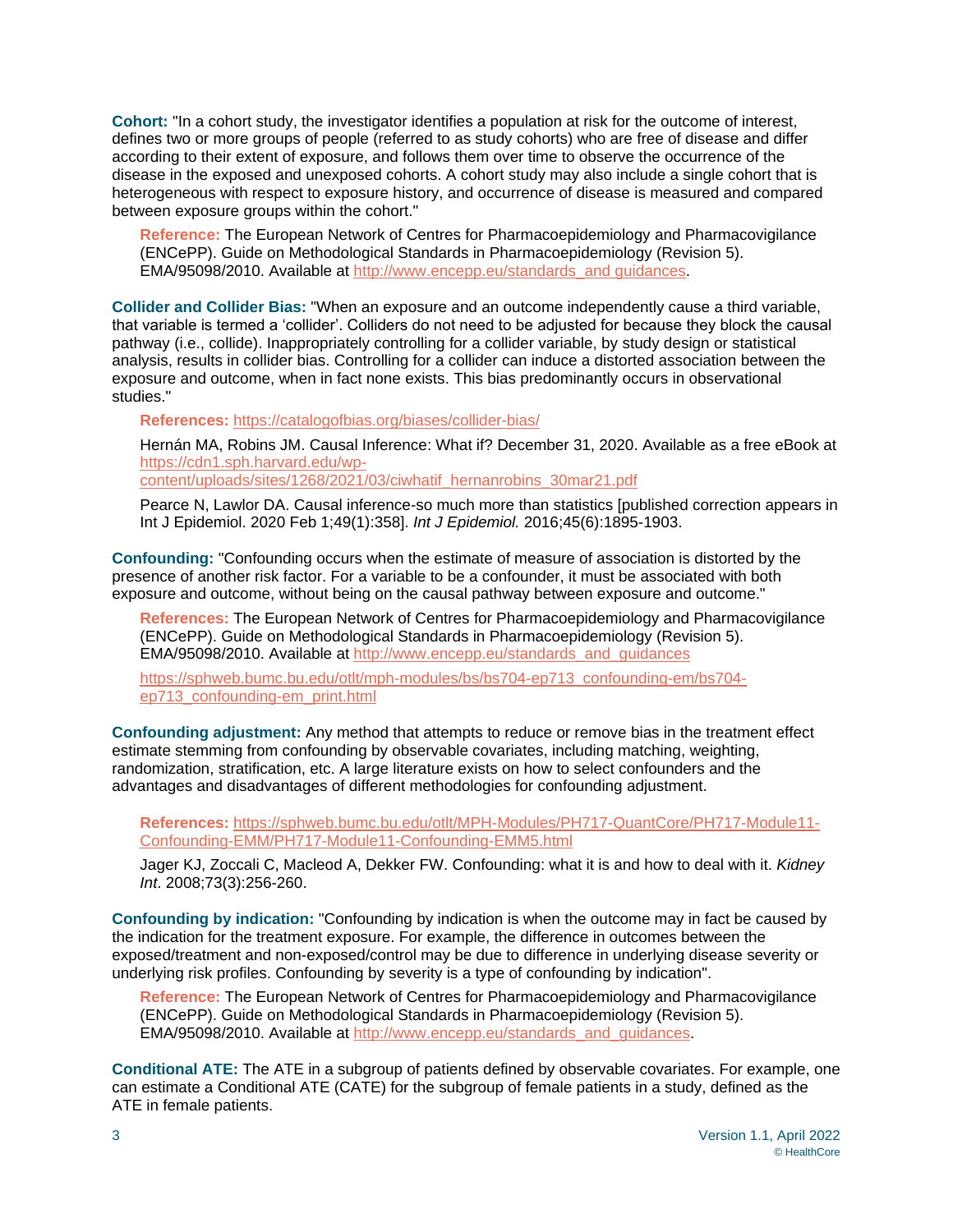#### **References:** <https://egap.org/resource/10-things-to-know-about-heterogeneous-treatment-effects/>

Abrevaya J, Hsu YC, Lieli RP. Estimating conditional average treatment effects. *Journal of Business & Economic Statistics.* 2015 Oct 2;33(4):485-505.

**Conditional effect:** "A conditional effect is the average effect, at the subject level, of moving a subject from untreated to treated (as in an ATT estimand). The regression coefficient for a treatment assignment indicator variable from a multivariable regression model is an estimate of a conditional or adjusted effect." (Reference 1). The effect is calculated for a one unit change in the exposure when all the other covariate values are held constant, in other words, conditional on covariates.

**Reference:** Austin PC. The performance of different propensity score methods for estimating marginal hazard ratios. *Stat Med*. 2013;32(16):2837-2849.

**Conditioning on the future:** Conditioning on the future is when the study cohort is defined by future exposure information rather than baseline/current information. Conditioning on future exposure to define study cohorts can induce selection and immortal time biases.

**Reference:** Lund JL, Horváth-Puhó E, Komjáthiné Szépligeti S, et al. Conditioning on future exposure to define study cohorts can induce bias: the case of low-dose acetylsalicylic acid and risk of major bleeding. *Clin Epidemiol*. 2017 Nov 23;9:611-626.

**Counterfactual:** A counterfactual is a hypothetical alternate exposure scenario. For example, what would have happened to patient X had they taken drug B instead of drug A? This is related to the potential outcomes framework.

**References:** Maldonado G, Greenland S. Estimating causal effects. *Int J Epidemiol.* 2002;31(2):422- 429.

Höfler M. Causal inference based on counterfactuals. *BMC Medical Research Methodology*. 2005 Dec;5(1):1-2.

**Direct acyclic graph (DAG**): A causal path diagram showing at least two variables (exposure and outcome), connected by an arrow depicting the direction of the causal relationship. Variables are usually arranged in temporal or causal order (left to right) starting from the exposure and ending at an outcome. Variables are introduced between the causal path to showcase mediation, moderation, collision, or confounding.

**Reference:** <http://www.dagitty.net/learn/graphs/index.html>

**Doubly robust estimation:** A method of causal effect estimation which combines two approaches to estimating the causal effect of the exposure on an outcome: one regression model for outcomes with covariates (generating predicted outcomes), and one regression model for exposures (generating propensity scores), to get an estimator that is robust to misspecification of one of the two models. When these models are used independently, estimation of the causal effect is only unbiased if each model is correctly specified. However, using both outcome and exposure models together means that only one of the two must be correctly specified for an unbiased estimator, hence doubly robust.

**References:** Funk MJ, Westreich D, Wiesen C, et al. Doubly robust estimation of causal effects. *Am J Epidemiol*. 2011 Apr 1;173(7):761-7.

Liu L, Hudgens MG, Saul B, Clemens JD, Ali M, Emch ME. Doubly Robust Estimation in Observational Studies with Partial Interference. *Stat (Int Stat Inst)*. 2019;8(1):e214.

**Effect modification:** A third variable other than the exposure or the outcome that modifies the causal effect between them, based on the levels of this third variable. Effect modification can be additive or multiplicative. Also known as interaction or moderation.

**Reference:** Szklo M, Nieto FJ. *Epidemiology: Beyond the Basics, 3rd Ed*. Jones and Bartlett Learning, 2014 pp 185-187.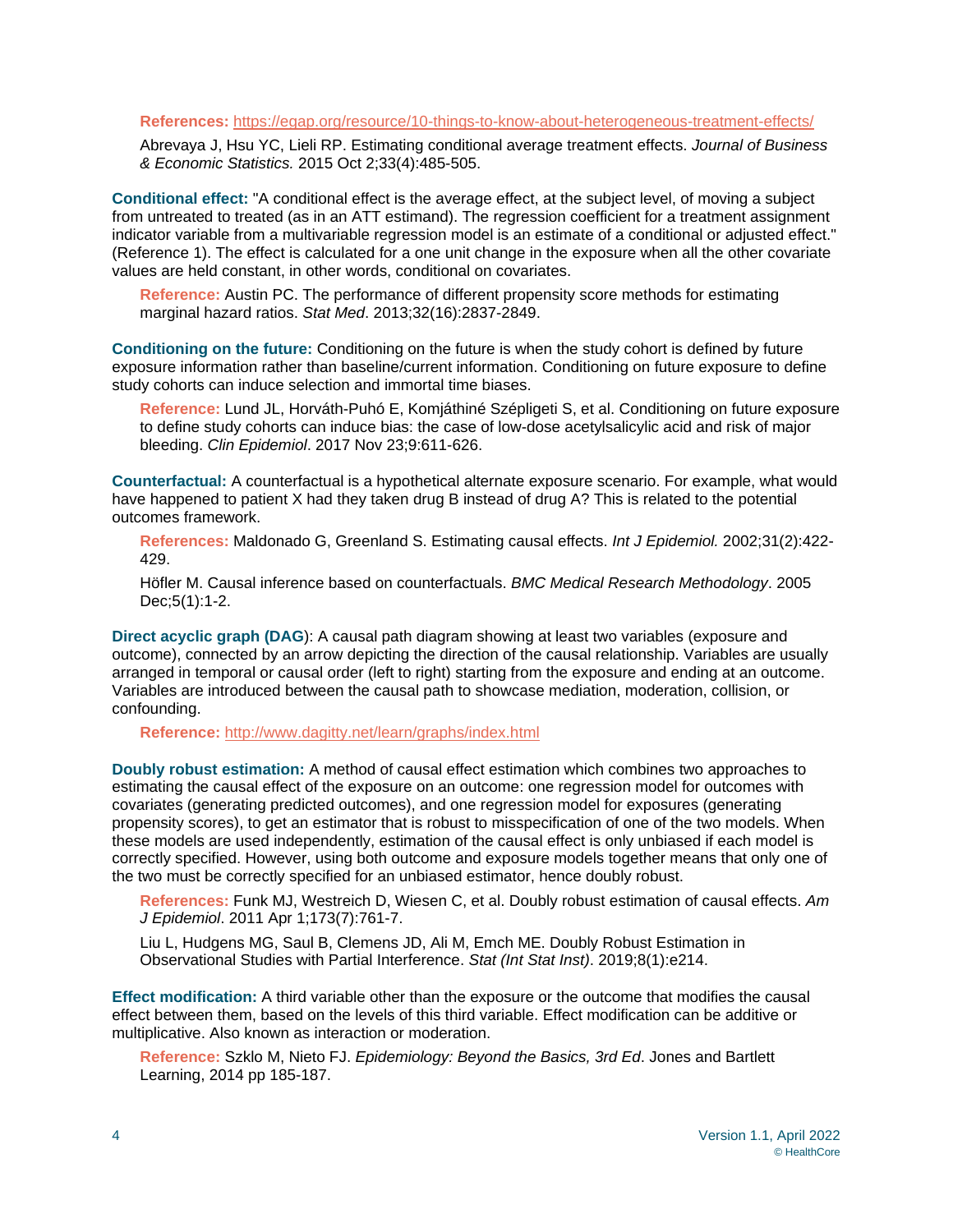**Estimand:** The causal effect of interest for a given study objective (distinct from an *estimator*, i.e. the specific statistical technique). The estimand takes into account the exposure, the population, the endpoint of interest, and handling of intercurrent events (i.e., occurring after index which may affect measurements or outcomes [like discontinuation, new treatment, or death]).

**Reference:** Lawrance R, Degtyarev E, Griffiths P, et al. What is an estimand & how does it relate to quantifying the effect of treatment on patient-reported quality of life outcomes in clinical trials?. *Journal of Patient-Reported Outcomes*. 2020 Dec;4(1):1-8. Available at [https://doi.org/10.1186/s41687-020-00218-5.](https://doi.org/10.1186/s41687-020-00218-5)

Faries D, Zhang X, Kadziola Z, et al. Real world health care data analysis: causal methods and implementation using SAS. SAS Institute; 2020 Jan 15 Chapter 2, page 19.

**Estimator:** An estimator is a statistic used to estimate an unknown parameter. An estimator is a function of the data in a sample. Common estimators are the sample mean and sample variance which are used to estimate the unknown population mean and variance.

**Reference:** [https://analytics-toolkit.com/glossary/estimator/.](https://analytics-toolkit.com/glossary/estimator/)

**E-value:** A measure of the minimum strength of an association that an unmeasured confounder would need to have with both the exposure and the outcome to fully overcome the observed association between the exposure and the outcome, conditional on the covariates included in the model. E-values are measured on the risk-ratio scale. As the E-value increases, the strength of the unmeasured confounder would need to increase to overcome the exposure-outcome association. E-values are one example of quantitative bias analysis.

**Reference:** Faries D, Zhang X, Kadziola Z, et al. Real world health care data analysis: causal methods and implementation using SAS. SAS Institute; 2020 Jan 15 Chapter 13.

VanderWeele TJ, Ding P. Sensitivity Analysis in Observational Research: Introducing the E-Value. Ann Intern Med. 2017;167(4):268-274.

**Exposure misclassification:** Occurs when a patient is mistakenly labeled as exposed when unexposed, or unexposed when exposed. It contributes to misclassification bias.

**Reference:** Szklo M, Nieto FJ. *Epidemiology: Beyond the Basics, 3rd Ed*. Jones and Bartlett Learning, 2014 pp 185-187.

**Exposures (more than two):** In some cases, there may be a desire to compare more than two exposures for their causal effect on the outcome. In this case, propensity scores can be generated using the generalized propensity score method, where multinomial logistic models are performed for dummy variables representing each exposure to get propensity scores for each; the vector of these generalized propensity scores is used for weighting or matching.

**Reference:** Thoemmes F, Ong AD. A primer on inverse probability of treatment weighting and marginal structural models. *Emerging Adulthood*. 2016 Feb;4(1):40-59.

Faries D, Zhang X, Kadziola Z, et al. Real world health care data analysis: causal methods and implementation using SAS. SAS Institute; 2020 Jan 15 Chapter 10.

**First treatment carried forward:** An approach that ignores treatment discontinuation or switching. It is similar to the "intention-to-treat" analysis used in RCT. This approach avoids healthy adherer bias, at the cost of exposure misclassification.

**Reference:** Lund JL, Richardson DB, Stürmer T. The active comparator, new user study design in pharmacoepidemiology: historical foundations and contemporary application. *Curr Epidemiol Rep*. 2015;2(4):221-228.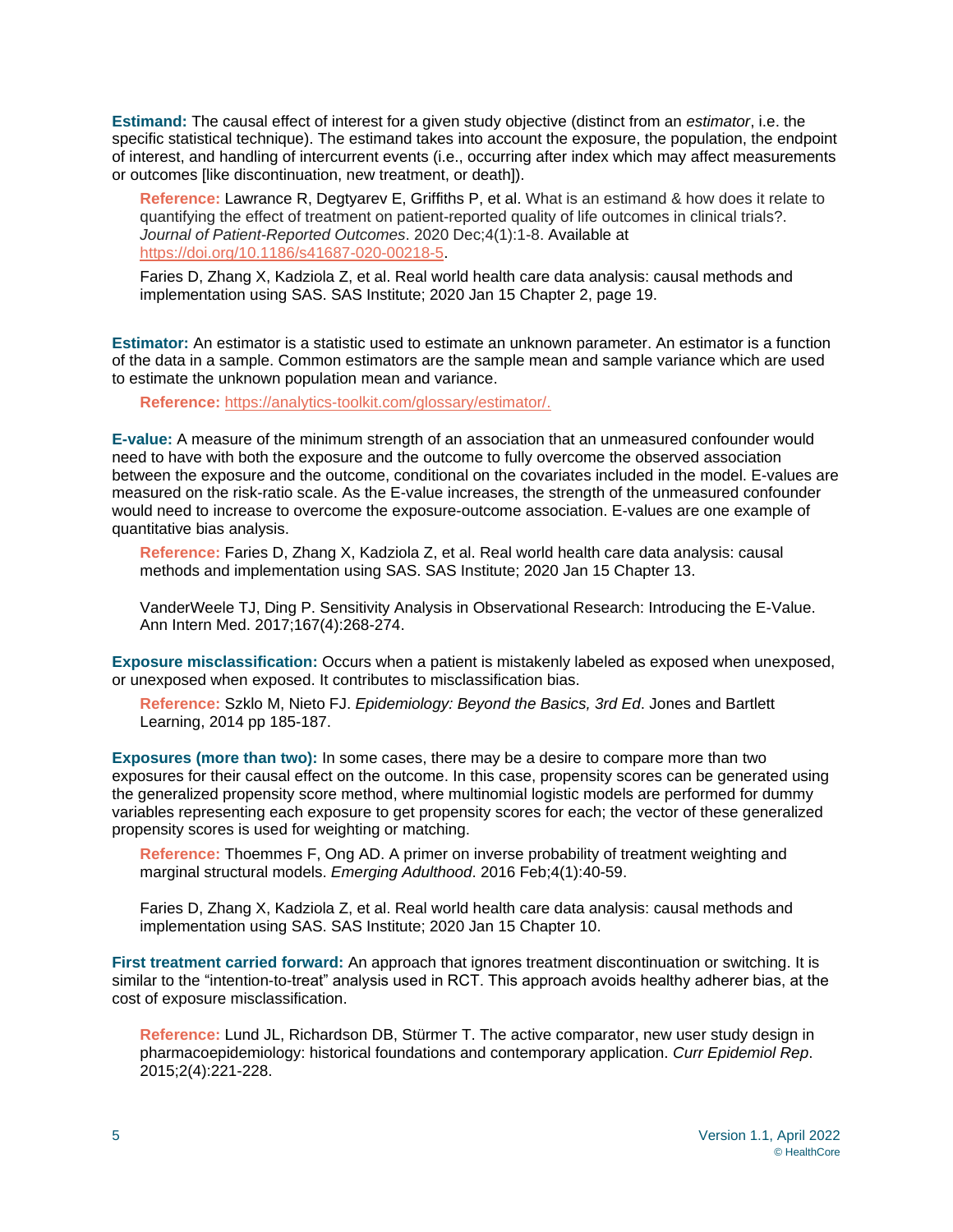**Frequency matching:** While individual matching selects an unexposed person with characteristics (or a propensity score) closest to that of an exposed person, frequency matching randomly selects one or more unexposed people who fall within specified ranges of each matching characteristic (or ranges of propensity score values; e.g., deciles, tertiles) for every exposed person included in the same range.

**References:** <https://www.goldsteinepi.com/blog/matchinginacasecontrolstudyinpractice/index.html>

Stürmer T, Joshi M, Glynn RJ, et al. A review of the application of propensity score methods yielded increasing use, advantages in specific settings, but not substantially different estimates compared with conventional multivariable methods. *Journal of clinical epidemiology*. 2006 May 1;59(5):437-e1.

[https://isctm.org/public\\_access/Feb2020/Posters/Turkoz-Poster.pdf](https://isctm.org/public_access/Feb2020/Posters/Turkoz-Poster.pdf) [https://devline.medunigraz.at/mug\\_dev/wbAbs.getDocument?pThesisNr=44589&pAutorNr=&pOrgNr=](https://devline.medunigraz.at/mug_dev/wbAbs.getDocument?pThesisNr=44589&pAutorNr=&pOrgNr=1) [1](https://devline.medunigraz.at/mug_dev/wbAbs.getDocument?pThesisNr=44589&pAutorNr=&pOrgNr=1)

**Generalized estimating equations:** A method of analyzing longitudinal or repeated measures (cluster) data using generalized linear models that accounts for correlation of repeated measures within a patient and handles non-normally distributed outcomes well.

**Reference:** Ballinger GA. Using Generalized Estimating Equations for Longitudinal Data Analysis. *Organizational Research Methods*. 2004;7(2):127-150.

**G-computation / G-formula:** (with or without a preceding "parametric"). Like IPTW, this approach can be used to estimate a Marginal Structural Model (MSM) parameter for time-varying as well as single timepoint exposures and confounders. Both IPTW and g-computation can be equivalent to standardization. G-computation can estimate ATE/ATT/ATU and consists of calculating the estimand for different scenarios (e.g., all patients treated, all patients untreated) and then calculating their ratio or difference. In this way, it explicitly employs the potential outcomes framework in causal inference. Gcomputation is a viable (but more complex) alternative to IPTW because g-computation produces more efficient (i.e., smaller standard errors) and more stable estimates in parametric settings and can better handle heterogeneity involving time-varying exposure and confounding.

**Reference:** Snowden JM, Rose S, Mortimer KM. Implementation of G-computation on a simulated data set: demonstration of a causal inference technique. *Am J Epidemiol.* 2011;173(7):731-738.

**G-estimation:** G-estimation is a g-method, but it is unlike g-computation/g-formula in that it involves a Structural Nested Model (SNM) which is conceptually distinct from a Marginal Structural Model (MSM). Compared to IPTW and g-computation / g-formula, it is even more complex.

**References:** Mansournia MA, Etminan M, Danaei G, Kaufman JS, Collins G. Handling time varying confounding in observational research. *BMJ*. 2017 Oct 16;359.

Naimi AI, Cole SR, Kennedy EH. An introduction to g methods. *International journal of epidemiology.* 2017 Apr 1;46(2):756-62.

**G-methods:** The 'g' in G-methods stands for "generalized." These methods include inverse probability weighted marginal structural models, g-estimation of a structural nested model, and the g-formula (or gcomputation) approach. These methods do not "fix" the post-baseline variable values and thus avoid problems associated with "conditioning on the future." They can account for feedback between timevarying treatments and time-varying confounders.

**References:** [https://towardsdatascience.com/causal-inference-in-data-science-g-estimation-of](https://towardsdatascience.com/causal-inference-in-data-science-g-estimation-of-structural-nested-models-d11b1e3c9360)[structural-nested-models-d11b1e3c9360](https://towardsdatascience.com/causal-inference-in-data-science-g-estimation-of-structural-nested-models-d11b1e3c9360)

Naimi AI, Cole SR, Kennedy EH. An introduction to g methods. *International journal of epidemiology.* 2017 Apr 1;46(2):756-62.

Hernán MA, Robins JM. Causal Inference: What if? December 31, 2020. Available as a free eBook at [https://cdn1.sph.harvard.edu/wp-](https://cdn1.sph.harvard.edu/wp-content/uploads/sites/1268/2021/03/ciwhatif_hernanrobins_30mar21.pdf)

[content/uploads/sites/1268/2021/03/ciwhatif\\_hernanrobins\\_30mar21.pdf](https://cdn1.sph.harvard.edu/wp-content/uploads/sites/1268/2021/03/ciwhatif_hernanrobins_30mar21.pdf)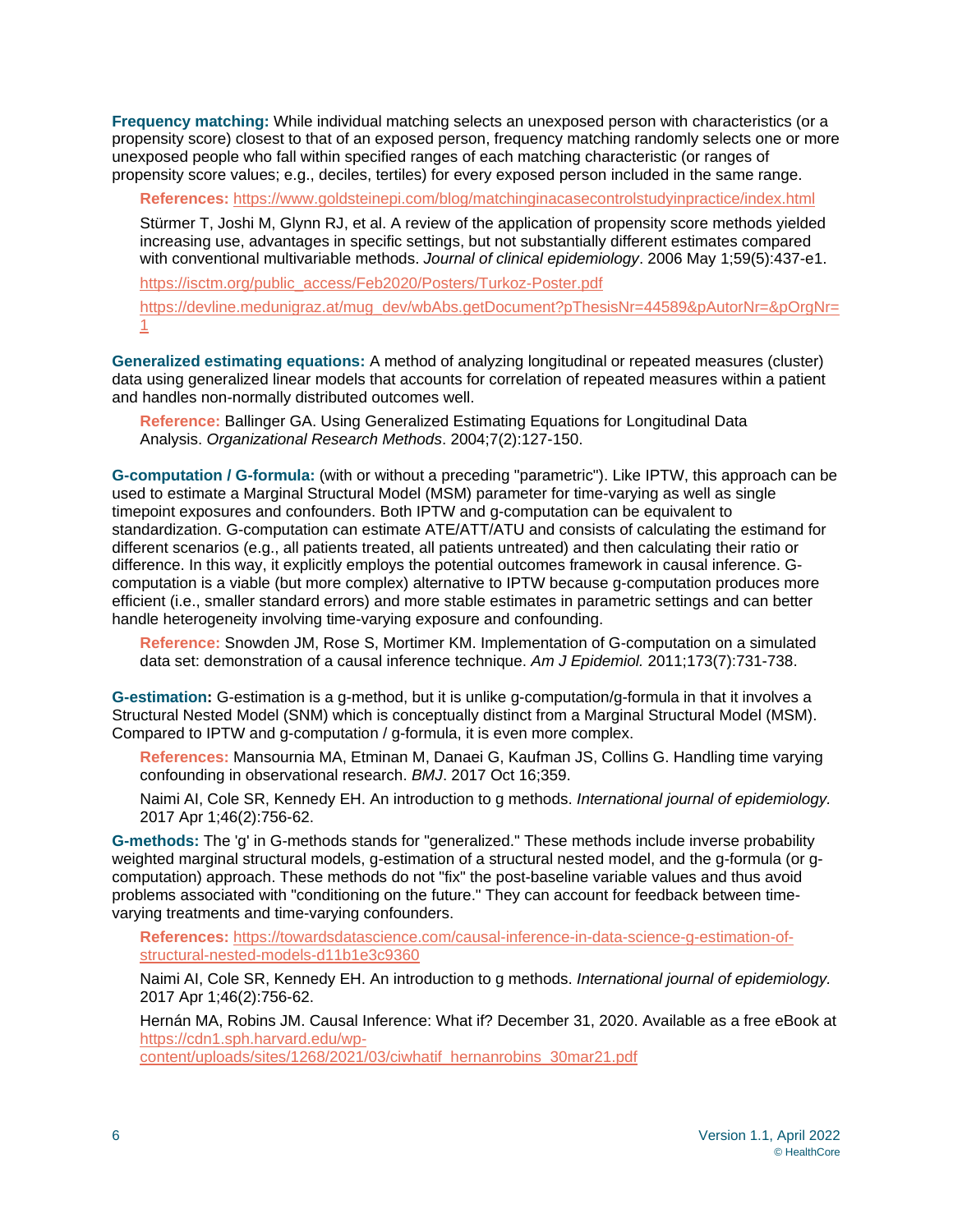**Hazard ratio:** A measure of how often an event happens in one group compared to how often it happens in another group, over time. A hazard ratio of 1 means no difference in occurrence, while a hazard ratio greater than one means a higher occurrence of an event in the group of interest (numerator) relative to the comparator group.

**Reference:** <https://www.cancer.gov/publications/dictionaries/cancer-terms/def/hazard-ratio>

Barraclough H, Simms L, Govindan R. Biostatistics primer: what a clinician ought to know: hazard ratios. *J Thorac Oncol*. 2011;6(6):978-982.

**Healthy adherer effect/Healthy user bias:** Users of medications or other treatments may be healthier than non-users due to factors other than the treatment (e.g., better exercise and diet).

**Reference:** Shrank WH, Patrick AR, Brookhart MA. Healthy user and related biases in observational studies of preventive interventions: a primer for physicians. *J Gen Intern Med*. 2011;26(5):546-550.

**Immortal time bias:** "Immortal time" is time during which the outcome cannot occur. It is important to design studies with an eye for immortal time so that it can be avoided. This bias was first described in heart transplant research in the 1970s. Patients who received a transplant were those who *survived long enough* to receive it. This makes heart transplants look beneficial by design. Similarly, in prevalent user bias, prevalent users of a drug have already survived while using the drug for some period.

**References:** Gleiss A, Oberbauer R, Heinze G. An unjustified benefit: immortal time bias in the analysis of time‐dependent events. *Transplant International.* 2018 Feb;31(2):125-30.

Prada-Ramallal G, Takkouche B, Figueiras A. Bias in pharmacoepidemiologic studies using secondary health care databases: a scoping review. *BMC medical research methodology*. 2019 Dec;19(1):1-4.

Suissa S, Immortal Time Bias in Pharmacoepidemiology, *Am J Epidemiol*, Volume 167, Issue 4, 15 February 2008, Pages 492–499.

**Individual treatment effect (or individual ATE):** Defined as the difference between outcomes if a given patient received treatment 1 vs. treatment 2. Since a patient can only receive a single treatment, this outcome difference cannot be calculated. Instead, researchers calculate an average treatment effect (ATE) using mean outcomes for patients receiving treatment 1 or treatment 2. Potential effect modification/ heterogeneous treatment effects imply that a given patient may not themselves experience the ATE. Recent years have seen the development of many methodologies to support personalized medicine by estimating quantities such as individual treatment effects or rules (ITR), typically via machine learning algorithms.

**References:** Meid AD, Ruff C, Wirbka L, et al. Using the Causal Inference Framework to Support Individualized Drug Treatment Decisions Based on Observational Healthcare Data. *Clin Epidemiol*. 2020;12:1223-1234.

Faries D, Zhang X, Kadziola Z, et al. Real world health care data analysis: causal methods and implementation using SAS. SAS Institute; 2020 Jan 15 Cary, NC: SAS Institute Inc. Chapter 15.

<https://www.vanderschaar-lab.com/individualized-treatment-effect-inference/>

**Individual matching:** While frequency matching randomly selects one or more unexposed people within ranges of each matching characteristic of interest (or propensity scores) for every exposed patient within the same range, individual matching selects one or more unexposed people with a combination of characteristics (or propensity score) closest to that of an exposed person. A common method for individual matching is "nearest neighbor" matching.

**Reference:** <https://www.goldsteinepi.com/blog/matchinginacasecontrolstudyinpractice/index.html>

**Information bias**: If the association between the treatment and outcome is strengthened or weakened as a result of an error in the measurement of a variable, the corresponding bias is called information bias. It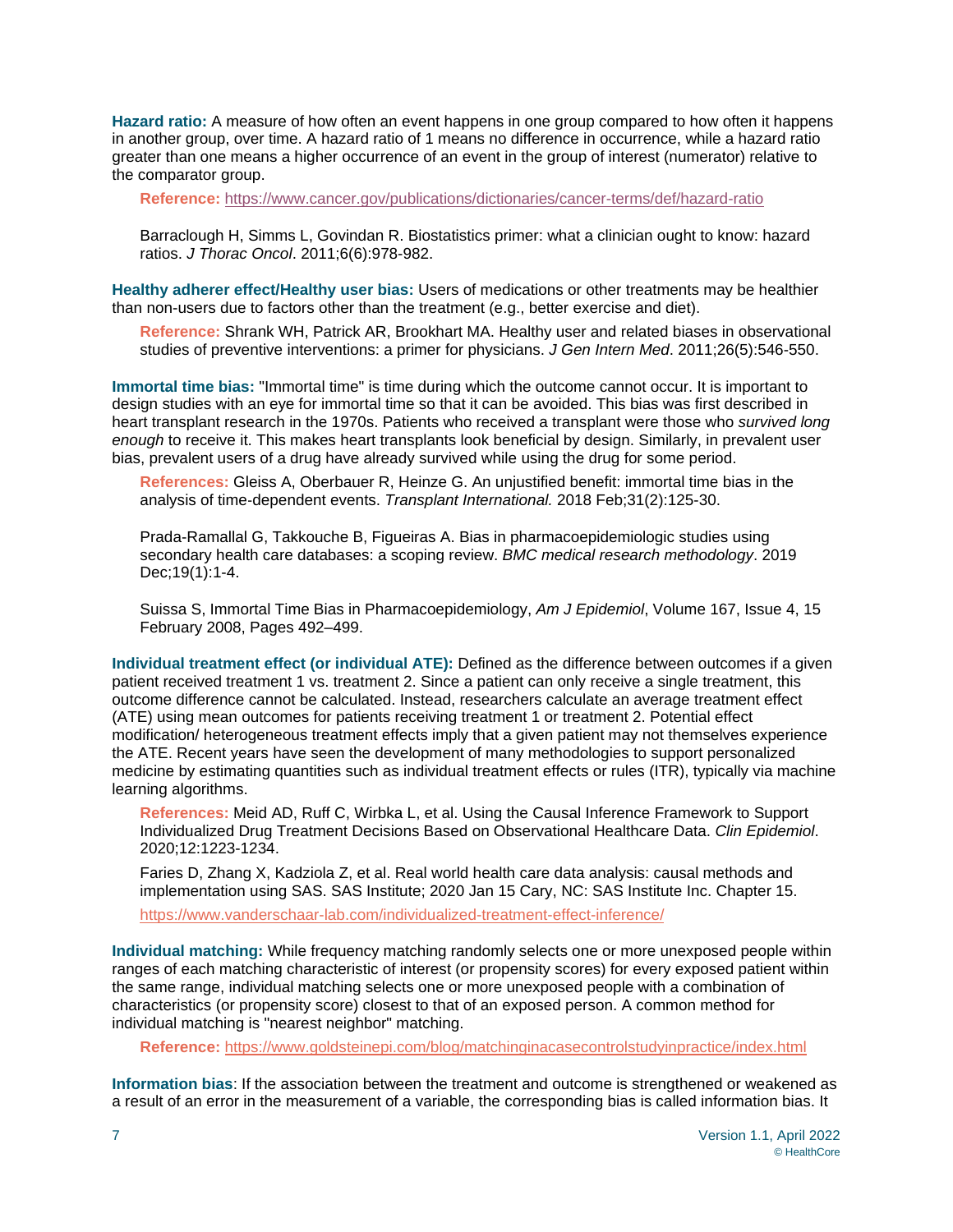is also known as measurement bias or measurement error. Recall bias, protopathic bias and surveillance bias are all subtypes of information bias. Sometimes the errors in the variable may depend on the distribution of errors in another variable (known as differential misclassification).

**References:** Hernán MA, Robins JM. Causal Inference: What if? December 31, 2020. Available as a free eBook at [https://cdn1.sph.harvard.edu/wp](https://cdn1.sph.harvard.edu/wp-content/uploads/sites/1268/2021/03/ciwhatif_hernanrobins_30mar21.pdf)[content/uploads/sites/1268/2021/03/ciwhatif\\_hernanrobins\\_30mar21.pdf](https://cdn1.sph.harvard.edu/wp-content/uploads/sites/1268/2021/03/ciwhatif_hernanrobins_30mar21.pdf) [https://sph.unc.edu/wp-content/uploads/sites/112/2015/07/nciph\\_ERIC14.pdf](https://sph.unc.edu/wp-content/uploads/sites/112/2015/07/nciph_ERIC14.pdf) https://catalogofbias.org/biases/information-bias/

**Informed/Informative censoring:** Informed or informative censoring occurs if an individual is censored (lost to follow-up) due to events that are related to the exposure of interest, and the censoring carries information about what would have happened in the absence of censoring. Examples are death of the patient, patient experiencing drug toxicity or worsening of clinical condition, or a patient getting cured and dropping out of the study.

**Reference:** Clark TG, Bradburn MJ, Love SB, Altman DG. Survival analysis part I: basic concepts and first analyses. *Br J Cancer*. 2003;89(2):232-238.

**Intention to treat (ITT):** Intention-to-treat is a methodological approach used in RCTs. In an intention-totreat approach, patients are analyzed according to their initial exposure group, regardless of subsequent changes to their exposure status during follow-up: patients are not censored if there are interruptions or switching in treatment. This is in contrast to a "per protocol" design. For observational studies, ITT is also known as "first treatment carried forward," while the "per protocol" approach is often referred to an "astreated" design.

**Reference:** [https://www.pcori.org/assets/Standards-for-Causal-Inference-Methods-in-Analyses-of-](https://www.pcori.org/assets/Standards-for-Causal-Inference-Methods-in-Analyses-of-Data-from-Observational-and-Experimental-Studies-in-Patient-Centered-Outcomes-Research.pdf)[Data-from-Observational-and-Experimental-Studies-in-Patient-Centered-Outcomes-Research.pdf](https://www.pcori.org/assets/Standards-for-Causal-Inference-Methods-in-Analyses-of-Data-from-Observational-and-Experimental-Studies-in-Patient-Centered-Outcomes-Research.pdf)

**Interventional:** An interventional study is a type of study that is typically done prospectively and is tailored to evaluate the direct impact of a treatment, preventive measure, care management program, etc. on a specific outcome (e.g., disease incidence). It stands in contrast to observational study designs, which are typically retrospective.

**Reference:** Thiese MS. Observational and interventional study design types; an overview. *Biochem Med (Zagreb)*. 2014;24(2):199-210.

**Instrumental variable:** An Instrumental Variable (IV) is used to control for confounding and measurement error in observational studies so that causal inferences can be made. It should fulfil three assumptions: (1) it should affect treatment or be associated with treatment by sharing a common cause; (2) it should be a factor that is as good as randomly assigned so that it is unrelated to patient characteristics, and (3) it should be related to the outcome only through its association with treatment. A common IV in the healthcare context is "distance to the nearest hospital" as a proxy for likelihood of receiving a particular intervention. Due to the heroic assumptions required for this design to work, the practical use of IV analysis is limited.

**References:** The European Network of Centres for Pharmacoepidemiology and Pharmacovigilance (ENCePP). Guide on Methodological Standards in Pharmacoepidemiology (Revision 5). EMA/95098/2010. Available at [http://www.encepp.eu/standards\\_and\\_guidances.](http://www.encepp.eu/standards_and_guidances)

Soumerai SB, Koppel R. The Reliability of Instrumental Variables in Health Care Effectiveness Research: Less Is More. *Health Serv Res*. 2017;52(1):9-15.

<https://effectivehealthcare.ahrq.gov/products/instrumental-variable-methods/research>

**Inverse probability of censoring weighting (IPCW):** A method of adjusting analysis by using weights based on probability of being censored during study follow-up due to being exposed to a specific treatment, noncompliance with the initial treatment regimen, or the occurrence of a competing outcome. It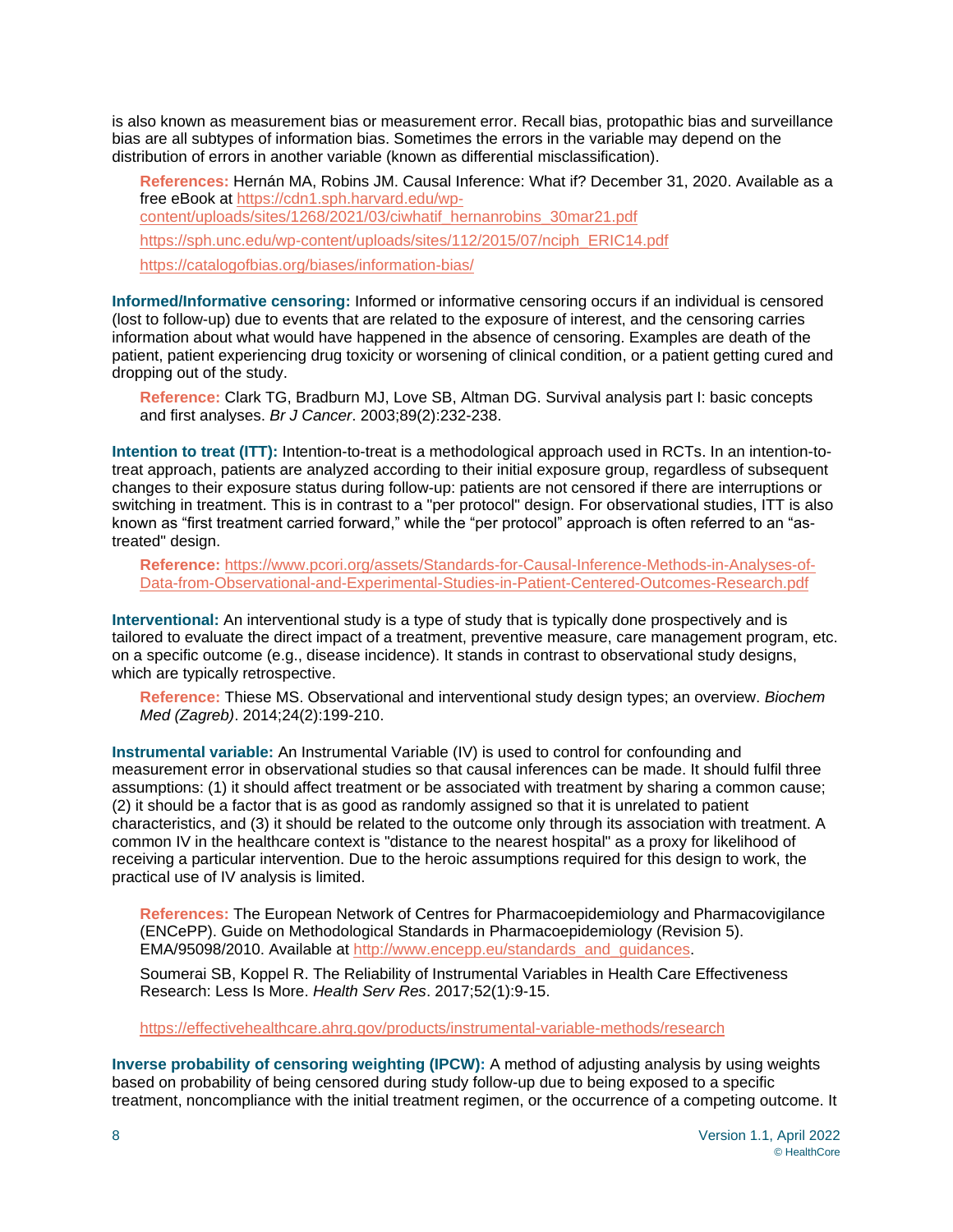is used to determine what the endpoints of the artificially censored participants would have been had they never been exposed to the specific intervention, complied with the initial regimen, or not developed the competing outcome. This approach has been used to address bias due to noncompliance with fixed or dynamic treatment plans, as well as to estimate survival in the presence of competing risks.

**References:** [https://ccss.stjude.org/content/dam/en\\_US/shared/ccss/documents/concept-prop/concept](https://ccss.stjude.org/content/dam/en_US/shared/ccss/documents/concept-prop/concept-prop-11-09.pdf)[prop-11-09.pdf](https://ccss.stjude.org/content/dam/en_US/shared/ccss/documents/concept-prop/concept-prop-11-09.pdf)

Howe CJ, Cole SR, Chmiel JS, Muñoz A. Limitation of inverse probability-of-censoring weights in estimating survival in the presence of strong selection bias. *Am J Epidemiol.* 2011;173(5):569-577.

**Inverse probability of treatment weighting (IPTW):** IPTW is a weighting method where weights are assigned to patients based on the inverse of their probability of receiving treatment, as estimated by the propensity score. Weighting subjects by the inverse probability of treatment received creates a synthetic sample in which treatment assignment is independent of measured baseline covariates. IPTW can reduce bias from measured confounding when estimating treatment effects (ATE, ATT, or ATU, depending on how the weights are constructed). Weighting replicates patients and induces a lack of independence in the data such that naïve standard error estimates will tend to underestimate the true variance, hence a robust variance estimator or a bootstrap are required.

**References:** Allan V, Ramagopalan SV, Mardekian J, et al. Propensity score matching and inverse probability of treatment weighting to address confounding by indication in comparative effectiveness research of oral anticoagulants. *J Comp Eff Res*. 2020;9(9):603-614.

Austin PC, Stuart EA. Moving towards best practice when using inverse probability of treatment weighting (IPTW) using the propensity score to estimate causal treatment effects in observational studies. *Stat Med*. 2015;34(28):3661-3679.

**Marginal:** This can simply mean not conditional on covariates (see "conditional effect"), but in the context of Marginal Structural Models (MSMs) it refers to estimation of the marginal distribution of the potential (counterfactual) outcomes. This is most clearly explained in the *Appendix* of Breskin (2018).

**References:** Breskin A, Cole SR, Westreich D. Exploring the Subtleties of Inverse Probability Weighting and Marginal Structural Models. *Epidemiology*. 2018;29(3):352-355.

Austin PC. An Introduction to Propensity Score Methods for Reducing the Effects of Confounding in Observational Studies. *Multivariate Behav Res*. 2011;46(3):399-424.

**Marginal effect:** A marginal effect is the average effect, at the population level, of moving an entire population from untreated to treated. It is the effect in the population when the treated and untreated are balanced in their covariate distribution (e.g., through standardization/weighting or matching). This is in contrast to a "conditional effect". (Note that "marginal effect" also has an entirely different meaning as the effect of a one-unit change in a covariate of a regression model when all other covariates are held constant.)

**Reference:** Austin PC. The performance of different propensity score methods for estimating marginal hazard ratios. *Stat Med.* 2013;32(16):2837-2849.

**Marginal structural model (MSM):** Marginal structural models (MSMs) are a class of models that were developed to account for time-varying confounders when examining the effect of a time-dependent exposure (e.g., treatment) on an outcome in the presence of censoring. IPTW is used to create a pseudopopulation with balanced covariates in each time period, and IPCW to adjust for informed censoring. Here, "marginal" refers to the fact that the marginal distribution of the counterfactual random variables Y1 [outcome if treated] and Y0 [outcome if untreated], rather than the joint distribution, is modelled (see Appendix of Breskin (2018)). "Structural" refers to the final model, where the exposure-outcome relationship is estimated with the weights applied. (Note that MSM is also an acronym for "multistate modeling" in the decision-analytic literature.)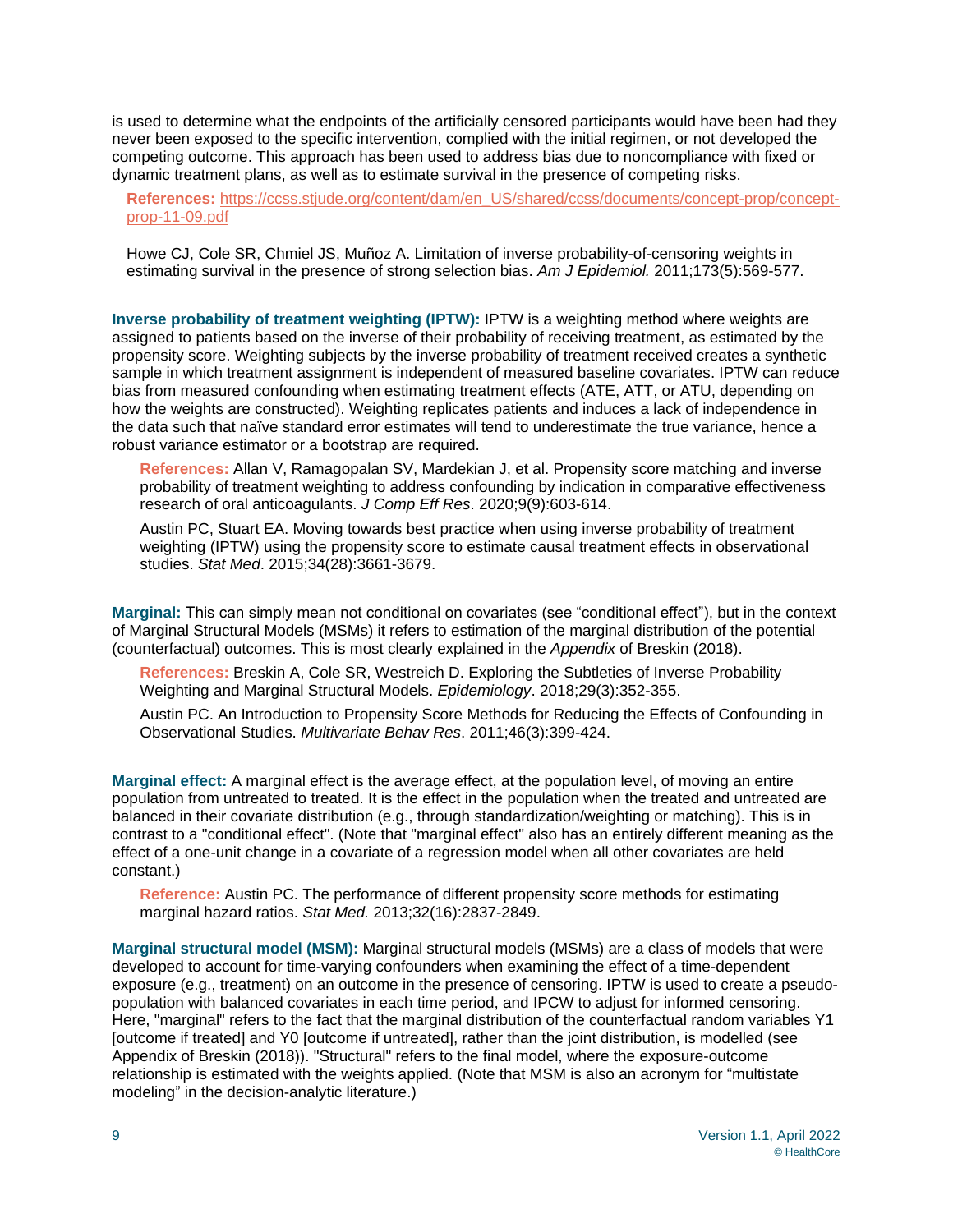**Reference:** Breskin A, Cole SR, Westreich D. Exploring the Subtleties of Inverse Probability Weighting and Marginal Structural Models. *Epidemiology*. 2018;29(3):352-355

**Matching:** Matching is a commonly used approach to reduce confounding bias by ensuring that patients are compared only to other patients with similar values for particular confounders.

**Reference:** Stuart EA. Matching methods for causal inference: A review and a look forward. Stat Sci. 2010;25(1):1-21.

**Measured confounding:** Variables that are observed in the dataset used for analysis, and that influence both exposure and outcome, are measured confounders (e.g., baseline disease severity or prior medication use).

**Reference:** Hernán MA, Robins JM. Causal Inference: What if? December 31, 2020. Available as a free eBook at [https://cdn1.sph.harvard.edu/wp](https://cdn1.sph.harvard.edu/wp-content/uploads/sites/1268/2021/03/ciwhatif_hernanrobins_30mar21.pdf)[content/uploads/sites/1268/2021/03/ciwhatif\\_hernanrobins\\_30mar21.pdf](https://cdn1.sph.harvard.edu/wp-content/uploads/sites/1268/2021/03/ciwhatif_hernanrobins_30mar21.pdf)

**Mediator:** A variable is a mediator when it is affected by the treatment or exposure, and also affects the outcome itself. When a mediator is hypothesized, the total effect can be broken down into direct (effect from exposure to outcome) and indirect effects (effect from exposure to outcome through the mediator). For example, cholesterol level is a mediator of the effect of statins on CV outcomes.

**Reference:** [https://www.publichealth.columbia.edu/research/population-health-methods/causal](https://www.publichealth.columbia.edu/research/population-health-methods/causal-mediation)[mediation](https://www.publichealth.columbia.edu/research/population-health-methods/causal-mediation)

**Misclassification:** Misclassification occurs when individuals are incorrectly assigned to a different category of an exposure, outcome, or both instead of the category where they actually belong. This can lead to misinterpretations as any associations observed between the exposure and the outcomes of interest may be spurious. Misclassification can be of two types: differential and non-differential. Differential misclassification occurs when the probability of being misclassified differs between groups of exposure or outcome. Non-differential misclassification occurs when the probability of individuals being misclassified is equal across all groups of exposure or outcome.

**Reference:** <https://catalogofbias.org/biases/misclassification-bias/>

**Missing data:** ENCePP Guide (Page 55) defines missing data as "(…) the data value that is not stored for a variable in the observation of interest. Missing data are a common problem in all datasets and can have a significant effect on the conclusions that can be drawn from the data (...)" There are different types of mechanisms assumed to generate missing data patterns, and different methods to deal with them (e.g., complete case analysis or multiple imputation).

**Reference:** The European Network of Centres for Pharmacoepidemiology and Pharmacovigilance (ENCePP). Guide on Methodological Standards in Pharmacoepidemiology (Revision 5). EMA/95098/2010. Available at [http://www.encepp.eu/standards\\_and\\_guidances](http://www.encepp.eu/standards_and_guidances)

**Mixed models with repeated measures (MMRM):** Mixed models with repeated measures are models explicitly accounting for fixed and random effects occurring due to the correlations between repeated measurements within each patient. This model avoids model misspecification and is unbiased for data missing completely at random or at random. MMRM are sometimes called hierarchical linear models, multilevel models, or mixed effect models.

**References:** Bell ML, Rabe BA. The mixed model for repeated measures for cluster randomized trials: a simulation study investigating bias and type I error with missing continuous data. *Trials*. 2020;21(1):148. Published 2020 Feb 7.

<https://www.apa.org/science/about/psa/2017/01/multilevel-modelling>

<https://www.theanalysisfactor.com/multilevel-hierarchical-mixed-models-terminology/>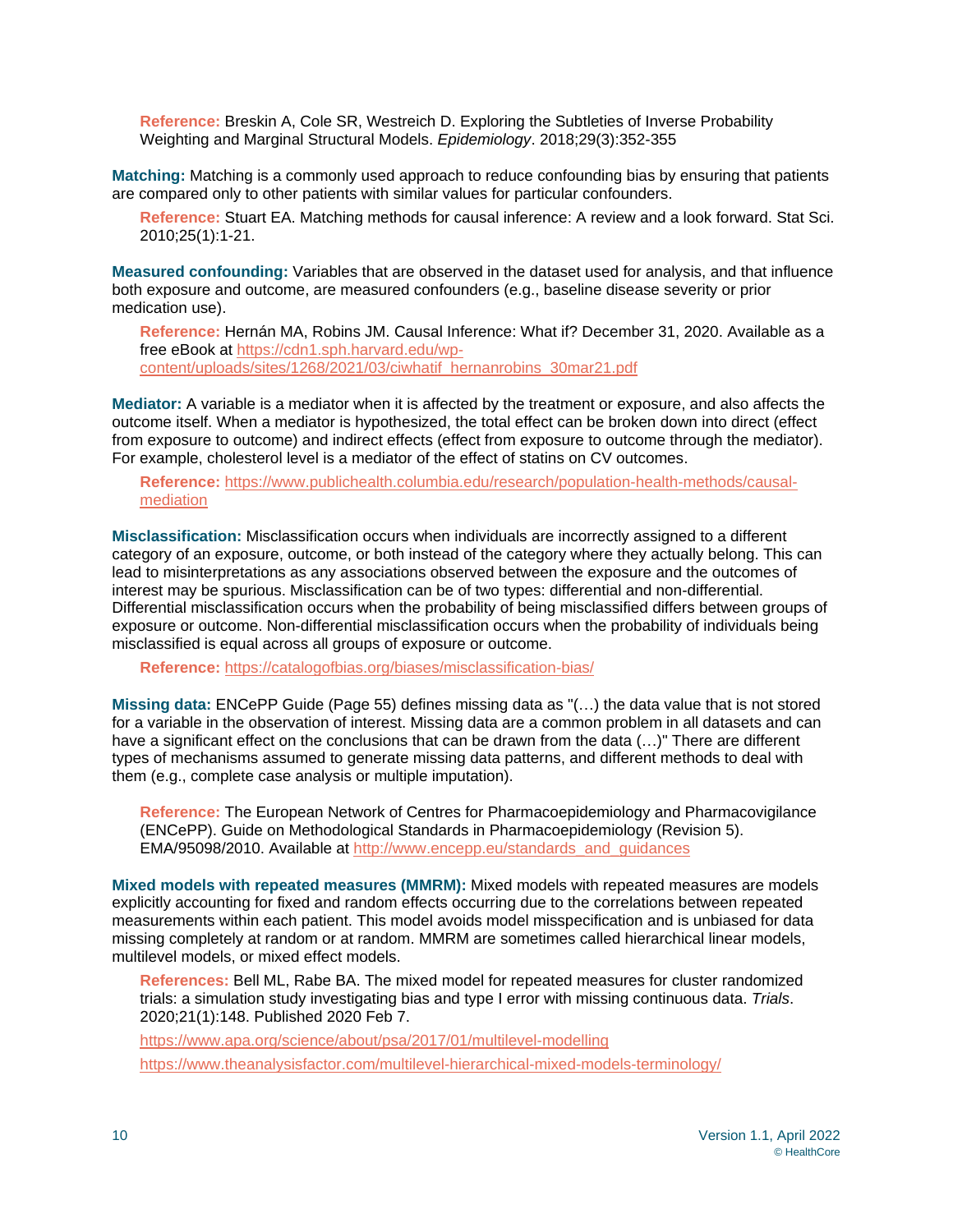**Model assumptions:** Model assumptions denote the large collection of explicitly stated (or implicitly premised) conventions, choices and other specifications on which any statistical model is based. For example, constant variance of terms, normally distributed error terms, independent observations.

**Reference:** Pearl J. An introduction to causal inference. *Int J Biostat*. 2010;6(2):7. Published 2010 Feb 26.

**New user design:** A "new user" design follows patients beginning at the initial time of exposure and enables researchers to establish clear temporality among baseline confounders, exposures, and outcomes.

**Reference:** [https://www.pcori.org/assets/Standards-for-Causal-Inference-Methods-in-Analyses-of-](https://www.pcori.org/assets/Standards-for-Causal-Inference-Methods-in-Analyses-of-Data-from-Observational-and-Experimental-Studies-in-Patient-Centered-Outcomes-Research.pdf)[Data-from-Observational-and-Experimental-Studies-in-Patient-Centered-Outcomes-Research.pdf](https://www.pcori.org/assets/Standards-for-Causal-Inference-Methods-in-Analyses-of-Data-from-Observational-and-Experimental-Studies-in-Patient-Centered-Outcomes-Research.pdf)

**Observational:** An observational study is a type of study where the investigator does not influence receipt of exposure. It can be used to assess causation in exposure-outcome relationships.

**Reference:** Hernán MA, Robins JM. Causal Inference: What if? December 31, 2020. Available as a free eBook at [https://cdn1.sph.harvard.edu/wp](https://cdn1.sph.harvard.edu/wp-content/uploads/sites/1268/2021/03/ciwhatif_hernanrobins_30mar21.pdf)[content/uploads/sites/1268/2021/03/ciwhatif\\_hernanrobins\\_30mar21.pdf](https://cdn1.sph.harvard.edu/wp-content/uploads/sites/1268/2021/03/ciwhatif_hernanrobins_30mar21.pdf)

**Outcome misclassification:** Outcome misclassification occurs when patients are erroneously assigned to a different outcome category than the one to which they should be assigned. As an example, patients who do not have a family history of dementia may be tested less often than those who do. This may result in a greater proportion of missed dementia cases in populations without a family history of dementia than those with it. The influence of misclassification on the point estimate should be quantified or, if this is not possible, its impact on the interpretation of the results should be discussed.

**Reference:** The European Network of Centres for Pharmacoepidemiology and Pharmacovigilance (ENCePP). Guide on Methodological Standards in Pharmacoepidemiology (Revision 5). EMA/95098/2010. Available at [http://www.encepp.eu/standards\\_and\\_guidances](http://www.encepp.eu/standards_and_guidances)

**Overadjustment:** Defined inconsistently in the literature and common use. Two related ideas:

- 1) Overadjustment bias: controlling for any variable that increases bias of a causal effect estimate between an exposure and an outcome (e.g., including a mediator in a regression model).
- 2) Unnecessary adjustment: Controlling for a variable in a way that does not create bias but lowers precision (e.g., a variable only related to the exposure but not the outcome).

These effects are relative to the causal effect of interest, relative to the method chosen to estimate that effect, and relative to the other variables that are controlled for.

**References:** Lu H, Cole SR, Platt RW, Schisterman EF. Revisiting Overadjustment Bias. *Epidemiology*. 2021;32(5):e22-e23.

VanderWeele TJ. On the relative nature of overadjustment and unnecessary adjustment. *Epidemiology*. 2009;20(4):496-499.

**Per protocol:** In a per protocol design, only patients who adhere to the study protocol (e.g., those who adhere to a particular intervention) are analyzed. Patients are censored if there are interruptions or switching in treatment in the follow-up period. When this approach is used for RCTs that were randomized for an ITT design, Murray et al. note that "Per-protocol effects estimated using this method are highly susceptible to the placebo paradox, also called the "healthy adherers" bias, where individuals who adhere to placebo appear to have better survival than those who don't." In other words, analyzing RCT data – and observational data – using a "per protocol" (or "as treated") design requires additional design considerations and statistical adjustments.

**References:** Shah PB. Intention-to-treat and per-protocol analysis. *CMAJ*. 2011;183(6):696.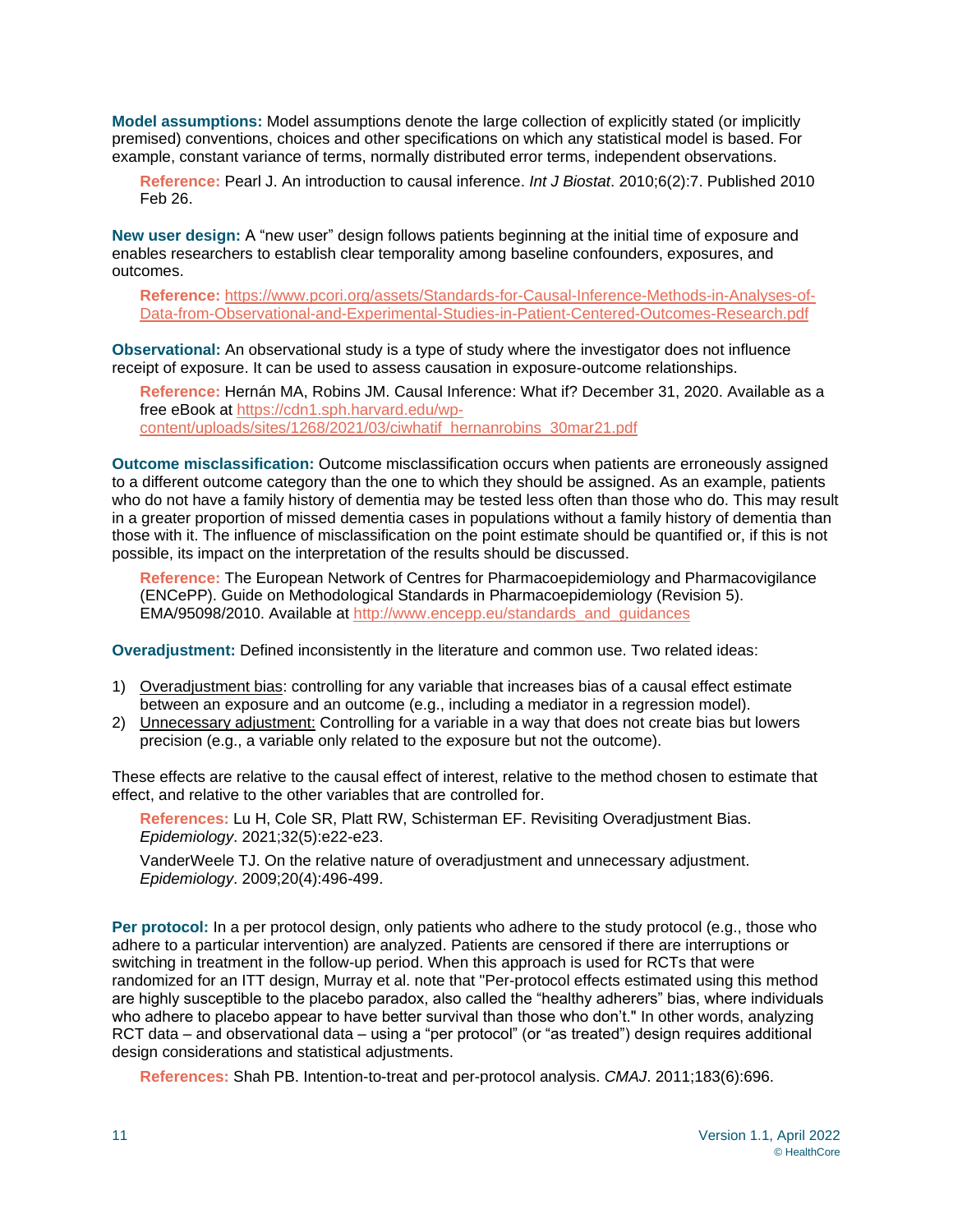Murray EJ, Caniglia EC, Petito LC. Causal survival analysis: A guide to estimating intention-to-treat and per-protocol effects from randomized clinical trials with non-adherence. *Research Methods in Medicine & Health Sciences*. 2021;2(1):39-49.

**Potential outcomes framework:** Also known as the Neyman-Rubin Causal Model, or Counterfactual Framework. Potential outcomes are what would happen to a person had they been in the contrasting treatment group. Think, "Would I have still gotten sick if I had not eaten that chicken sandwich?" Y(0) is your outcome if you eat the sandwich and Y(1) is your outcome if you do. This framework is how we arrive at thinking about the "average effect", i.e. the ratio or difference between Y(0) and Y(1) at the population level. In other words, the risk ratio or difference comparing what would happen if all people had not eaten the chicken sandwich versus if all people did (this would be the ATE).

**References:** Hernán MA, Robins JM. Causal Inference: What if? December 31, 2020. Available as a free eBook at [https://cdn1.sph.harvard.edu/wp](https://cdn1.sph.harvard.edu/wp-content/uploads/sites/1268/2021/03/ciwhatif_hernanrobins_30mar21.pdf)[content/uploads/sites/1268/2021/03/ciwhatif\\_hernanrobins\\_30mar21.pdf](https://cdn1.sph.harvard.edu/wp-content/uploads/sites/1268/2021/03/ciwhatif_hernanrobins_30mar21.pdf) (See Section 13.4 IP weighting or standardization?)

**Prevalent user bias:** Prevalent user bias occurs when the exposed group is comprised of individuals who have been exposed to the pharmaceutical of interest for some period of time before the study initiation. If the risk varies with time, the early period of pharmacotherapy can introduce substantial selection bias as groups of prevalent users may be enriched for individuals who are resilient to any influence that the drug exerts on disease risk. Also known as "depletion of susceptibles".

**Reference:** Ahern TP. Pharmacoepidemiology in pharmacogenetics. *Advances in Pharmacology*. 2018 Jan 1;83:109-30., Pharmacogenetics; Edited by Kim Brøsen.

<https://www.sciencedirect.com/topics/medicine-and-dentistry/selection-bias>

**Probabilistic bias analysis:** Probabilistic bias analysis is an analysis where bias parameter values are sampled from an investigator-assigned distribution and this process is repeated multiple times using Monte-Carlo techniques to generate a frequency distribution of bias-adjusted effect estimates. It is a method that helps with quantitative bias assessment.

**Reference:** Hunnicutt JN, Ulbricht CM, Chrysanthopoulou SA, Lapane KL. Probabilistic bias analysis in pharmacoepidemiology and comparative effectiveness research: a systematic review. *Pharmacoepidemiology and drug safety*. 2016 Dec;25(12):1343-53.**Propensity score:** According to ENCePP guide (page 51) a propensity score is "The conditional probability of exposure to a treatment given observed covariates." Conditional on the true propensity score and under certain assumptions, exposure status is independent of measured baseline covariates. Therefore, estimates of PS can be used to create cohorts balanced on observable baseline characteristics in order to replicate the balance achieved by a randomized study design.

**Reference:** The European Network of Centres for Pharmacoepidemiology and Pharmacovigilance (ENCePP). Guide on Methodological Standards in Pharmacoepidemiology (Revision 5). EMA/95098/2010. Available at: [http://www.encepp.eu/standards\\_and\\_guidances](http://www.encepp.eu/standards_and_guidances)

**Protopathic bias (Reverse causality):** "Protopathic bias arises when the initiation of a drug (exposure) occurs in response to a symptom of the (at this point undiagnosed) disease under study (outcome). For example, use of analgesics in response to pain caused by an undiagnosed tumor might lead to the erroneous conclusion that the analgesic caused the tumor."

**Reference:** The European Network of Centres for Pharmacoepidemiology and Pharmacovigilance (ENCePP). Guide on Methodological Standards in Pharmacoepidemiology (Revision 5). EMA/95098/2010. Available at [http://www.encepp.eu/standards\\_and\\_guidances](http://www.encepp.eu/standards_and_guidances) Page 47/168.

**Quantitative bias analysis:** To estimate the potential magnitude and direction of biases arising from systematic errors affecting an estimate, and to quantify the uncertainty about these biases. Inclusive of conventional sensitivity analyses, E-value, etc.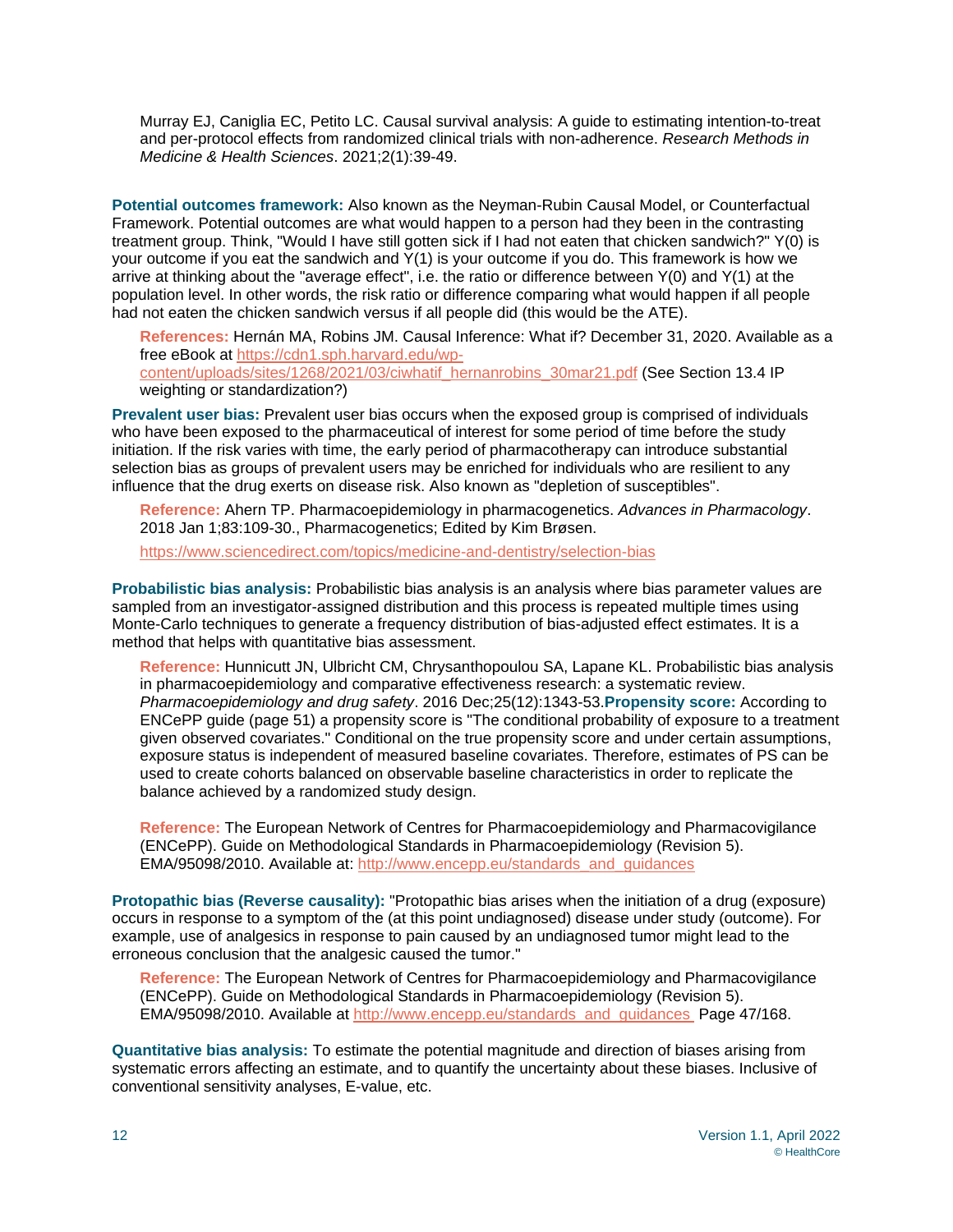**Reference:** Lash TL, Fox MP, MacLehose RF, et al. Good practices for quantitative bias analysis. Int J Epidemiol. 2014;43(6):1969-1985.

**Risk ratio:** Compares the risk of a health event (disease, injury, death, etc.) among one group, typically the exposed, with the risk among another group, typically the unexposed/control, through dividing the former by the latter. Also called relative risk.

**Reference:** <https://www.cdc.gov/csels/dsepd/ss1978/lesson3/section5.html>

**Risk difference:** Compares the risk of a health event (disease, injury, death, etc.) among one group, typically the exposed, with the risk among another group, typically the unexposed/control, through subtracting the latter from the former.

**Reference:** [https://sphweb.bumc.bu.edu/otlt/mph](https://sphweb.bumc.bu.edu/otlt/mph-modules/ep/ep713_association/EP713_Association5.html)[modules/ep/ep713\\_association/EP713\\_Association5.html](https://sphweb.bumc.bu.edu/otlt/mph-modules/ep/ep713_association/EP713_Association5.html) 

**Regression:** "A set of statistical processes for estimating the relationships between a dependent variable (outcome) and one or more independent variables ('predictors', 'covariates', 'explanatory variables')" (Wikipedia).

**Reference:** [https://en.wikipedia.org/wiki/Regression\\_analysis](https://en.wikipedia.org/wiki/Regression_analysis)

**Retrospective study:** An observational study that examines patients who already have a disease or condition at the time of the study. This is in contrast to prospective studies where patients are enrolled before they develop the disease or outcome in question.

**Reference:** <https://www.statisticshowto.com/retrospective-study/>

**Selection bias:** A possible bias that arises when study members are selected by a process that is affected by both the treatment and the outcome of interest (e.g., loss to follow-up, self-selection, missing data, healthy adherer/worker bias).

**Reference:** <https://catalogofbias.org/biases/selection-bias/>

**Standardized morbidity (or mortality) ratio weights (SMRW):** Used to estimate the ATT. They differ from IPTWs in that treated patients are given a weight of 1. Untreated (referent group) individuals get a weight of PS/(1-PS), where PS is the propensity score. While IPTWs standardize the results to the covariate distribution of the entire study population (i.e., treated and untreated together), SMRWs standardize the results to the covariate distribution of the treated population.

**Reference:** [https://sphweb.bumc.bu.edu/otlt/mph](https://sphweb.bumc.bu.edu/otlt/mph-modules/ep/ep713_standardizedrates/EP713_StandardizedRates_print.html)[modules/ep/ep713\\_standardizedrates/EP713\\_StandardizedRates\\_print.html](https://sphweb.bumc.bu.edu/otlt/mph-modules/ep/ep713_standardizedrates/EP713_StandardizedRates_print.html)

**Stabilized weights**: In a conventional IPTW approach, the *denominator* of the weight is used to reduce confounding bias. An additional *numerator* term can be added to reduce excess variation in the weights (such variation can lead to inflated sample sizes). For example, the denominator in simple IPTW is based on the propensity score (predicted treatment probability given observable covariates), while a stabilizing numerator would be based on just the probability of receiving treatment (i.e., the given proportions of treated and untreated patients in the full sample). Thus, IPTWs are stabilized by multiplying the weight by the marginal probability of receiving treatment.

**References:** <https://www.mayo.edu/research/documents/biostat-84-pdf/doc-20024406>

Hernán MA, Robins JM. Causal Inference: What if? December 31, 2020. Available as a free eBook at [https://cdn1.sph.harvard.edu/wp-](https://cdn1.sph.harvard.edu/wp-content/uploads/sites/1268/2021/03/ciwhatif_hernanrobins_30mar21.pdf)

[content/uploads/sites/1268/2021/03/ciwhatif\\_hernanrobins\\_30mar21.pdf](https://cdn1.sph.harvard.edu/wp-content/uploads/sites/1268/2021/03/ciwhatif_hernanrobins_30mar21.pdf)

**Standardization:** "Standardization" is a class of methods within epidemiology that addresses confounding by weighting data to the distribution of confounder covariates in the population for whom knowledge of an effect is desired. It allows for the comparison of two populations with different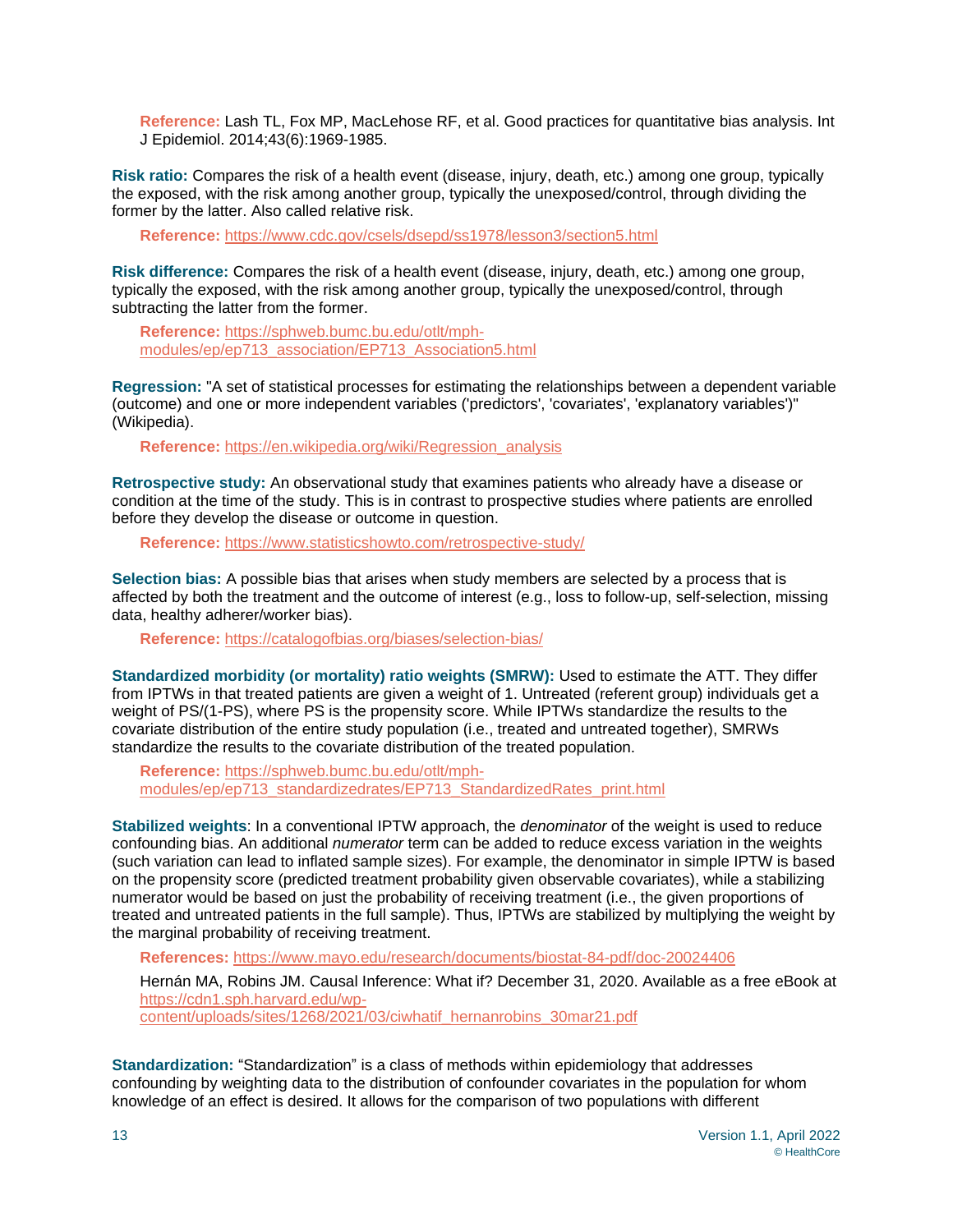distributions of important confounders. For example, comparing rates of death or cancer between two different states. If one state tends to attract retirees, the death rate may appear higher. A 'fairer' comparison can be made by weighting the death frequencies by the proportion of people in each age category and comparing to some standard (e.g., the U.S. population, the other state, etc.). Standardization can be thought of as weighting and is similar to calculating a GPA in a report card. Gformula (g-computation) and IPTW are equivalent to standardization in their simplest implementations.

**Reference:** [https://sphweb.bumc.bu.edu/otlt/mph](https://sphweb.bumc.bu.edu/otlt/mph-modules/ep/ep713_standardizedrates/EP713_StandardizedRates_print.html)[modules/ep/ep713\\_standardizedrates/EP713\\_StandardizedRates\\_print.html](https://sphweb.bumc.bu.edu/otlt/mph-modules/ep/ep713_standardizedrates/EP713_StandardizedRates_print.html)

**Stratification:** To examine an association of interest at different levels of a potential confounding factor. Outcomes are compared within strata (subgroups) of "like" patients and then averaged across strata. As direct stratification becomes infeasible for more than a few strata at a time, other approaches (such as stratification using propensity scores) have been developed.

**Reference:** [https://sphweb.bumc.bu.edu/otlt/mph](https://sphweb.bumc.bu.edu/otlt/mph-modules/bs/bs704_multivariable/bs704_multivariable3.html)[modules/bs/bs704\\_multivariable/bs704\\_multivariable3.html](https://sphweb.bumc.bu.edu/otlt/mph-modules/bs/bs704_multivariable/bs704_multivariable3.html)

Hernán MA, & Robins J M. Causal Inference: What if? December 31, 2020. Available as a free eBook at [https://cdn1.sph.harvard.edu/wp](https://cdn1.sph.harvard.edu/wp-content/uploads/sites/1268/2021/03/ciwhatif_hernanrobins_30mar21.pdf)[content/uploads/sites/1268/2021/03/ciwhatif\\_hernanrobins\\_30mar21.pdf](https://cdn1.sph.harvard.edu/wp-content/uploads/sites/1268/2021/03/ciwhatif_hernanrobins_30mar21.pdf)

**Survival analysis:** An analysis where the outcome is *time until an event occurs*. This outcome has special features (such as nonnegativity, skewness, and the issue of censoring) that require specific types of estimators (e.g., Kaplan-Meier curves). Time to death is a common event of interest (hence the term "survival analysis"), but other events can also be analyzed this way (and then "survival" refers to a patient not experiencing the event of interest).

**Reference:** [https://sphweb.bumc.bu.edu/otlt/MPH-](https://sphweb.bumc.bu.edu/otlt/MPH-Modules/BS/BS704_Survival/BS704_Survival_print.html)[Modules/BS/BS704\\_Survival/BS704\\_Survival\\_print.html](https://sphweb.bumc.bu.edu/otlt/MPH-Modules/BS/BS704_Survival/BS704_Survival_print.html)

**Target trial:** Creating a target trial is an approach to help avoid biases in observational research. In the first step, we "design a hypothetical ideal randomised trial that would answer the research question of interest. The target trial is described with regards to all design elements: the eligibility criteria, the treatment strategies, the assignment procedure, the follow-up, the outcome, the causal contrasts and the analysis plan. In the second step, we specify how to emulate the design elements of the target trial and what analytic approaches to take given the trade-offs in an observational setting." (Reference 1)

**Reference:** The European Network of Centres for Pharmacoepidemiology and Pharmacovigilance (ENCePP). Guide on Methodological Standards in Pharmacoepidemiology (Revision 5). EMA/95098/2010. Available at [http://www.encepp.eu/standards\\_and\\_guidances](http://www.encepp.eu/standards_and_guidances)\_Page 40/168

Hernán MA, & Robins J M. Causal Inference: What if? December 31, 2020. Available as a free eBook at [https://cdn1.sph.harvard.edu/wp](https://cdn1.sph.harvard.edu/wp-content/uploads/sites/1268/2021/03/ciwhatif_hernanrobins_30mar21.pdf)[content/uploads/sites/1268/2021/03/ciwhatif\\_hernanrobins\\_30mar21.pdf](https://cdn1.sph.harvard.edu/wp-content/uploads/sites/1268/2021/03/ciwhatif_hernanrobins_30mar21.pdf)

**Time lag bias:** The rapid or delayed publication of research findings, depending on the nature and direction of the results. Typically, the results of "negative" studies (which fail to reject the null of no treatment effect) take substantially longer to publish than "positive" studies (which do reject the null).

**Reference:** [https://handbook-5-1.cochrane.org/chapter\\_10/10\\_2\\_1\\_1\\_time\\_lag\\_bias.htm](https://handbook-5-1.cochrane.org/chapter_10/10_2_1_1_time_lag_bias.htm) 

**Time window bias:** Time-related biases in cohort studies can produce illusory "beneficial" effects of medications due entirely to an artifact of the analytic design. For example, time window bias "results from the use of time-windows of different lengths between cases and controls to define time-dependent exposures" (Suissa 2011). The "magnitude of the bias is proportional to the ratio of the unequal timewindow lengths" (Suissa 2011).

**References:** Suissa S, Dell'aniello S, Vahey S, Renoux C. Time-window bias in case-control studies: statins and lung cancer. *Epidemiology*. 2011;22(2):228-231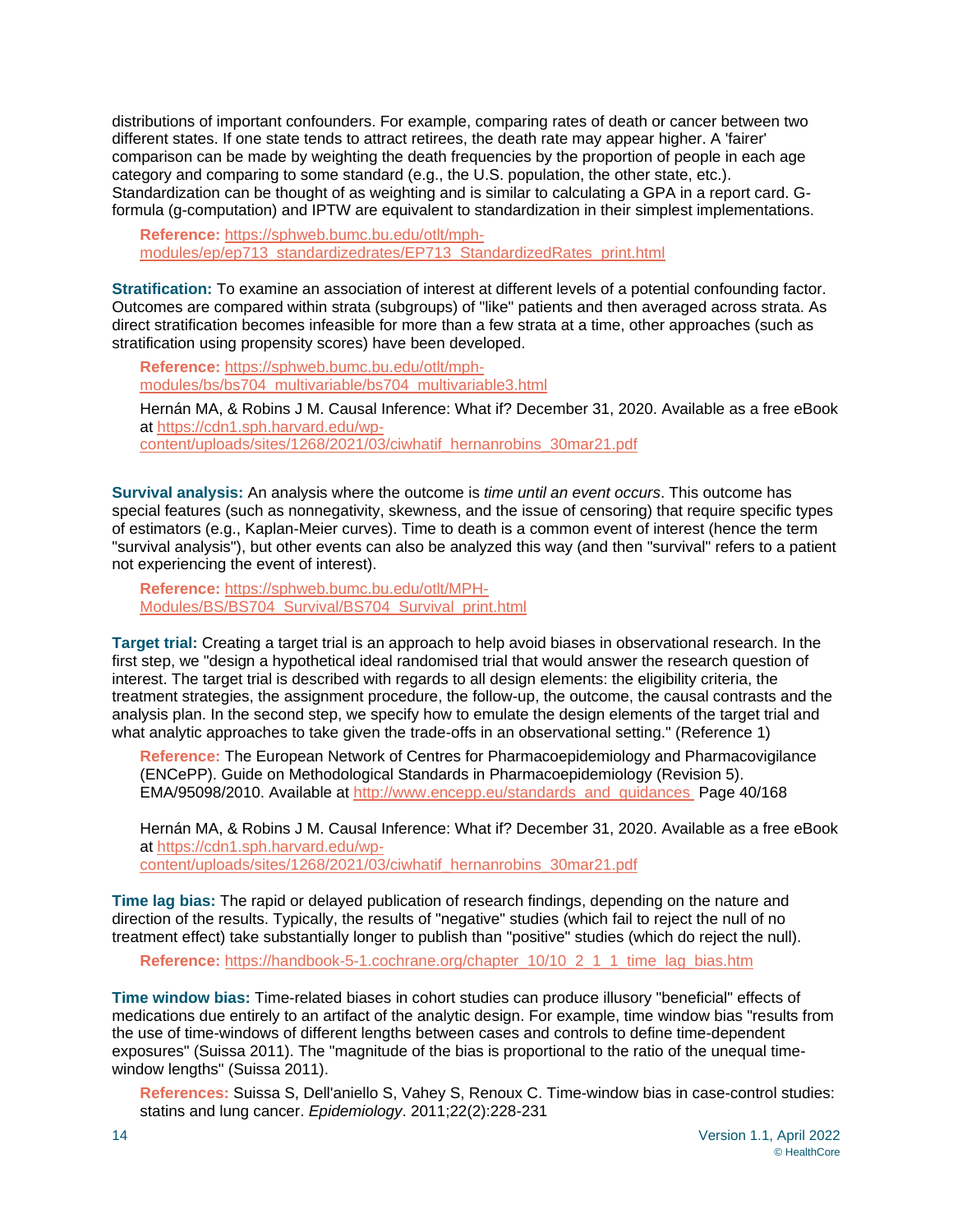Suissa S, Dell'Aniello S. Time-related biases in pharmacoepidemiology. *Pharmacoepidemiol Drug Saf*. 2020;29(9):1101-1110.

**Time-invariant confounding**: Presence of common causes of both treatment and outcome that can reasonably be considered static during the period of analysis (for example age, sex, chronic comorbidities, socioeconomic status).

**Reference:** Hernán MA, & Robins J M. Causal Inference: What if? December 31, 2020. Available as a free eBook at [https://cdn1.sph.harvard.edu/wp](https://cdn1.sph.harvard.edu/wp-content/uploads/sites/1268/2021/03/ciwhatif_hernanrobins_30mar21.pdf)[content/uploads/sites/1268/2021/03/ciwhatif\\_hernanrobins\\_30mar21.pdf](https://cdn1.sph.harvard.edu/wp-content/uploads/sites/1268/2021/03/ciwhatif_hernanrobins_30mar21.pdf)

**Time-varying confounding**: Presence of common causes of (time-varying) treatments and the outcome of interest that can change over time and affect the choice of the (time-varying) treatments (for example disease severity, side effects, biomarkers). A particular challenge is presented by treatment-confounder feedback, when a confounder affects the treatment, and the treatment affects the confounder (e.g., a biomarker that responses to treatment but also determines the next treatment).

**Reference:** Hernán MA, & Robins J M. Causal Inference: What if? December 31, 2020. Available as a free eBook at [https://cdn1.sph.harvard.edu/wp](https://cdn1.sph.harvard.edu/wp-content/uploads/sites/1268/2021/03/ciwhatif_hernanrobins_30mar21.pdf)[content/uploads/sites/1268/2021/03/ciwhatif\\_hernanrobins\\_30mar21.pdf](https://cdn1.sph.harvard.edu/wp-content/uploads/sites/1268/2021/03/ciwhatif_hernanrobins_30mar21.pdf)

**Time-varying treatments:** A study design choice whereby the timing dimension of clinical treatments is explicitly incorporated into the methodology and analysis. For example, allowing the initial treatment assignment to change on a fixed (e.g., quarterly) basis (in a retrospective study), or to change at regularly scheduled clinic visits (in a prospective study). As there are many possible treatment strategies in this context, there is no single definition of causal effect for time-varying treatments.

**Reference:** Hernán MA, Robins JM. Causal Inference: What if? (2020). December 31, 2020. Available as a free eBook at [https://cdn1.sph.harvard.edu/wp](https://cdn1.sph.harvard.edu/wp-content/uploads/sites/1268/2021/03/ciwhatif_hernanrobins_30mar21.pdf)[content/uploads/sites/1268/2021/03/ciwhatif\\_hernanrobins\\_30mar21.pdf](https://cdn1.sph.harvard.edu/wp-content/uploads/sites/1268/2021/03/ciwhatif_hernanrobins_30mar21.pdf)

**Total effects:** Describes the entire effects of an exposure on an outcome: the sum of direct and indirect effects. For example, when calculating the total effect, the effect of exposure on a mediator which then itself affects the outcome is included. Controlling for mediators typically leads to a biased estimate of the total effect of the exposure; however, the *controlled direct effect* thereby obtained may also be of research interest.

**Reference:** [https://www.publichealth.columbia.edu/research/population-health-methods/causal](https://www.publichealth.columbia.edu/research/population-health-methods/causal-mediation)[mediation](https://www.publichealth.columbia.edu/research/population-health-methods/causal-mediation)

**Unmeasured confounding:** Existence of one or more confounders that are not controlled for in the analysis, typically due to missing data. Presence of unmeasured confounding can usually not be excluded, because we are seldom certain that we know all the confounding domains. Approaches such as instrumental variables may to some extent address issues of unmeasured confounders. There are also tools to quantify how strong the association of an unmeasured confounder with the treatment and outcome would need to be in order to bias the measured treatment effect (such as the E-value).

**References:** Franklin JM, Schneeweiss S. When and How Can Real World Data Analyses Substitute for Randomized Controlled Trials?. *Clin Pharmacol Ther*. 2017;102(6):924-933.

<https://training.cochrane.org/handbook/current/chapter-25#section-25-2>

**Variance ratio:** Ratio of the variance of a variable measured in the treated subjects to the variance of the variable in untreated subjects. Can be used to assess balance in baseline characteristics across treatment and control cohorts. Acceptable range is 0.5 to 2.0. Can be calculated for each baseline covariate as well as for the propensity score and help inform specification of the adjustment model (e.g., propensity score logistic regression).

**Reference:** Stuart EA. Matching methods for causal inference: A review and a look forward. *Stat Sci*. 2010;25(1):1-21.